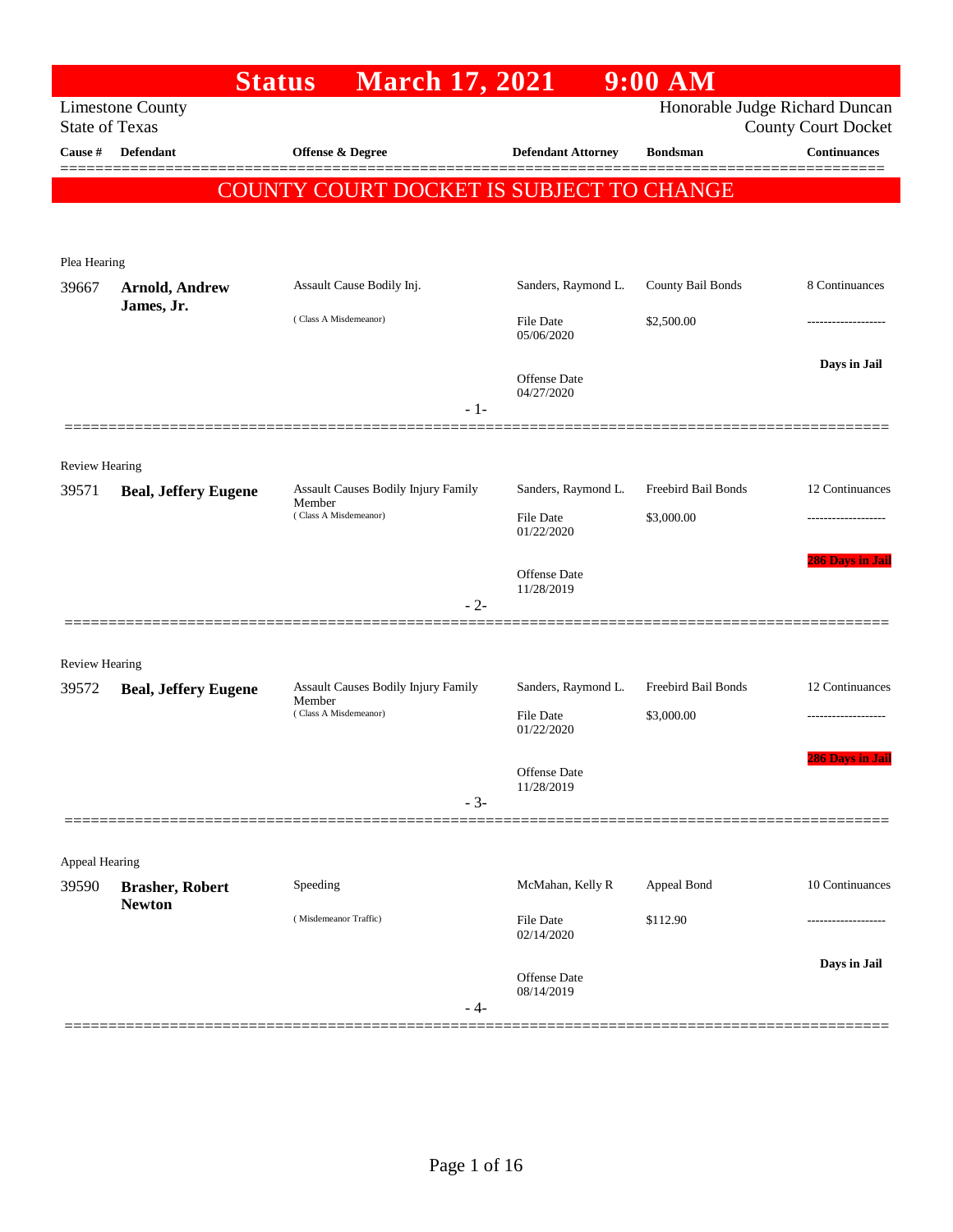|                                | <b>Status</b>                           | <b>March 17, 2021</b>                          |                                | $9:00$ AM           |                                                              |
|--------------------------------|-----------------------------------------|------------------------------------------------|--------------------------------|---------------------|--------------------------------------------------------------|
| <b>State of Texas</b>          | <b>Limestone County</b>                 |                                                |                                |                     | Honorable Judge Richard Duncan<br><b>County Court Docket</b> |
| Cause #                        | <b>Defendant</b>                        | <b>Offense &amp; Degree</b>                    | <b>Defendant Attorney</b>      | <b>Bondsman</b>     | <b>Continuances</b>                                          |
|                                |                                         | COUNTY COURT DOCKET IS SUBJECT TO CHANGE       |                                |                     |                                                              |
|                                |                                         |                                                |                                |                     |                                                              |
|                                |                                         |                                                |                                |                     |                                                              |
| <b>Status Hearing</b><br>39792 | <b>Busby, Dana Ladon</b>                | Driving While Intoxicated Bac $> = 0.15$       | Moore, David E.                | County Bail Bonds   | 1 Continuances                                               |
|                                |                                         | (Class A Misdemeanor)                          | <b>File Date</b><br>01/19/2021 | \$2,000.00          |                                                              |
|                                |                                         |                                                | Offense Date                   |                     | Days in Jail                                                 |
|                                |                                         | $-5-$                                          | 10/11/2020                     |                     |                                                              |
|                                |                                         |                                                |                                |                     |                                                              |
| <b>Status Hearing</b>          |                                         |                                                |                                |                     |                                                              |
| 39790                          | <b>Chambers, Joe Allen</b>              | Assault Causes Bodily Injury Family<br>Member  | Sanders, Raymond L.            | County Bail Bonds   | 1 Continuances                                               |
|                                |                                         | (Class A Misdemeanor)                          | <b>File Date</b><br>01/19/2021 | \$3,000.00          |                                                              |
|                                |                                         |                                                |                                |                     | Days in Jail                                                 |
|                                |                                         |                                                | Offense Date<br>11/04/2020     |                     |                                                              |
|                                |                                         | $-6-$                                          |                                |                     |                                                              |
| <b>Review Hearing</b>          |                                         |                                                |                                |                     |                                                              |
| 39546                          | <b>Collins, James</b>                   | Driving W/Lic Inv W/Prev                       |                                | Freebird Bail Bonds | 4 Continuances                                               |
|                                | <b>Deshane</b>                          | Conv/Susp/W/O Fin Res<br>(Class B Misdemeanor) | <b>File Date</b>               | \$2,000.00          |                                                              |
|                                |                                         |                                                | 12/26/2019                     |                     |                                                              |
|                                |                                         |                                                | Offense Date                   |                     | Days in Jail                                                 |
|                                |                                         | $-7-$                                          | 08/05/2019                     |                     |                                                              |
|                                |                                         |                                                |                                |                     |                                                              |
| Review Hearing                 |                                         |                                                |                                |                     |                                                              |
| 39547                          | <b>Collins, James</b><br><b>Deshane</b> | Unl Carrying Weapon                            |                                | Freebird Bail Bonds | 4 Continuances                                               |
|                                |                                         | (Class A Misdemeanor)                          | File Date<br>12/26/2019        | \$3,000.00          | ---------------                                              |
|                                |                                         |                                                |                                |                     | Days in Jail                                                 |
|                                |                                         |                                                | Offense Date<br>08/05/2019     |                     |                                                              |
|                                |                                         | $-8-$                                          |                                |                     |                                                              |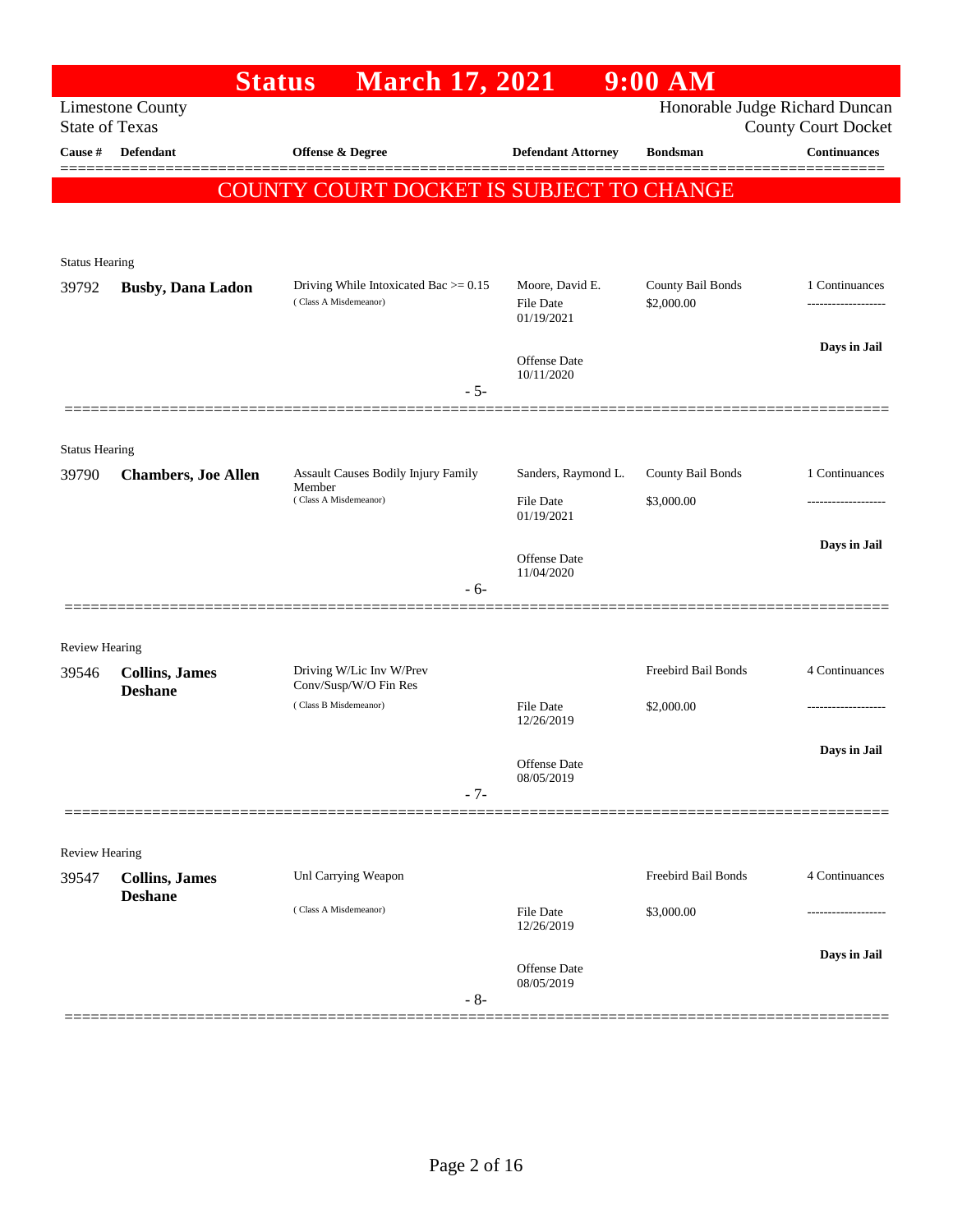| Honorable Judge Richard Duncan<br><b>Limestone County</b><br><b>State of Texas</b><br><b>County Court Docket</b><br><b>Continuances</b><br><b>Defendant</b><br>Offense & Degree<br><b>Defendant Attorney</b><br>Cause #<br><b>Bondsman</b><br>COUNTY COURT DOCKET IS SUBJECT TO CHANGE<br><b>Review Hearing</b><br>4 Continuances<br>Driving W/Lic Inv W/Prev<br>Reed, Benjie<br>Reed, Benjie<br>39549<br><b>Collins, Jeremy Jerrod</b><br>Conv/Susp/W/O Fin Res<br>(Class B Misdemeanor)<br><b>File Date</b><br>\$2,000.00<br>12/26/2019<br>Days in Jail<br>Offense Date<br>11/09/2019<br>$-9-$<br><b>Status Hearing</b><br>County Bail Bonds<br>Reed, Benjie<br>4 Continuances<br>Driving While Intoxicated<br>39700<br>Davila-Alvarado, Jose<br>(Class B Misdemeanor)<br>\$2,000.00<br>File Date<br>06/26/2020<br>Days in Jail<br>Offense Date<br>05/23/2020<br>$-10-$<br><b>Status Hearing</b><br>Personal Bond<br>4 Continuances<br>Duty On Striking Fixture/Hwy<br>Reed, Justin<br>39761<br>Dick, Dominion Alan<br>Landscape>=\$200<br>(Class B Misdemeanor)<br><b>File Date</b><br>\$2,000.00<br>11/04/2020<br>Days in Jail<br><b>Offense</b> Date<br>10/05/2020<br>$-11-$<br><b>Status Hearing</b><br>Personal Bond<br>Driving While Intoxicated<br>Reed, Justin<br>4 Continuances<br>Dick, Dominion Alan<br>39762<br>(Class B Misdemeanor)<br>File Date<br>\$2,000.00<br>11/04/2020<br>Days in Jail<br>Offense Date<br>10/05/2020<br>$-12-$ | <b>Status</b> | <b>March 17, 2021</b> |  | $9:00$ AM |  |
|------------------------------------------------------------------------------------------------------------------------------------------------------------------------------------------------------------------------------------------------------------------------------------------------------------------------------------------------------------------------------------------------------------------------------------------------------------------------------------------------------------------------------------------------------------------------------------------------------------------------------------------------------------------------------------------------------------------------------------------------------------------------------------------------------------------------------------------------------------------------------------------------------------------------------------------------------------------------------------------------------------------------------------------------------------------------------------------------------------------------------------------------------------------------------------------------------------------------------------------------------------------------------------------------------------------------------------------------------------------------------------------------------------------------------------------------------|---------------|-----------------------|--|-----------|--|
|                                                                                                                                                                                                                                                                                                                                                                                                                                                                                                                                                                                                                                                                                                                                                                                                                                                                                                                                                                                                                                                                                                                                                                                                                                                                                                                                                                                                                                                      |               |                       |  |           |  |
|                                                                                                                                                                                                                                                                                                                                                                                                                                                                                                                                                                                                                                                                                                                                                                                                                                                                                                                                                                                                                                                                                                                                                                                                                                                                                                                                                                                                                                                      |               |                       |  |           |  |
|                                                                                                                                                                                                                                                                                                                                                                                                                                                                                                                                                                                                                                                                                                                                                                                                                                                                                                                                                                                                                                                                                                                                                                                                                                                                                                                                                                                                                                                      |               |                       |  |           |  |
|                                                                                                                                                                                                                                                                                                                                                                                                                                                                                                                                                                                                                                                                                                                                                                                                                                                                                                                                                                                                                                                                                                                                                                                                                                                                                                                                                                                                                                                      |               |                       |  |           |  |
|                                                                                                                                                                                                                                                                                                                                                                                                                                                                                                                                                                                                                                                                                                                                                                                                                                                                                                                                                                                                                                                                                                                                                                                                                                                                                                                                                                                                                                                      |               |                       |  |           |  |
|                                                                                                                                                                                                                                                                                                                                                                                                                                                                                                                                                                                                                                                                                                                                                                                                                                                                                                                                                                                                                                                                                                                                                                                                                                                                                                                                                                                                                                                      |               |                       |  |           |  |
|                                                                                                                                                                                                                                                                                                                                                                                                                                                                                                                                                                                                                                                                                                                                                                                                                                                                                                                                                                                                                                                                                                                                                                                                                                                                                                                                                                                                                                                      |               |                       |  |           |  |
|                                                                                                                                                                                                                                                                                                                                                                                                                                                                                                                                                                                                                                                                                                                                                                                                                                                                                                                                                                                                                                                                                                                                                                                                                                                                                                                                                                                                                                                      |               |                       |  |           |  |
|                                                                                                                                                                                                                                                                                                                                                                                                                                                                                                                                                                                                                                                                                                                                                                                                                                                                                                                                                                                                                                                                                                                                                                                                                                                                                                                                                                                                                                                      |               |                       |  |           |  |
|                                                                                                                                                                                                                                                                                                                                                                                                                                                                                                                                                                                                                                                                                                                                                                                                                                                                                                                                                                                                                                                                                                                                                                                                                                                                                                                                                                                                                                                      |               |                       |  |           |  |
|                                                                                                                                                                                                                                                                                                                                                                                                                                                                                                                                                                                                                                                                                                                                                                                                                                                                                                                                                                                                                                                                                                                                                                                                                                                                                                                                                                                                                                                      |               |                       |  |           |  |
|                                                                                                                                                                                                                                                                                                                                                                                                                                                                                                                                                                                                                                                                                                                                                                                                                                                                                                                                                                                                                                                                                                                                                                                                                                                                                                                                                                                                                                                      |               |                       |  |           |  |
|                                                                                                                                                                                                                                                                                                                                                                                                                                                                                                                                                                                                                                                                                                                                                                                                                                                                                                                                                                                                                                                                                                                                                                                                                                                                                                                                                                                                                                                      |               |                       |  |           |  |
|                                                                                                                                                                                                                                                                                                                                                                                                                                                                                                                                                                                                                                                                                                                                                                                                                                                                                                                                                                                                                                                                                                                                                                                                                                                                                                                                                                                                                                                      |               |                       |  |           |  |
|                                                                                                                                                                                                                                                                                                                                                                                                                                                                                                                                                                                                                                                                                                                                                                                                                                                                                                                                                                                                                                                                                                                                                                                                                                                                                                                                                                                                                                                      |               |                       |  |           |  |
|                                                                                                                                                                                                                                                                                                                                                                                                                                                                                                                                                                                                                                                                                                                                                                                                                                                                                                                                                                                                                                                                                                                                                                                                                                                                                                                                                                                                                                                      |               |                       |  |           |  |
|                                                                                                                                                                                                                                                                                                                                                                                                                                                                                                                                                                                                                                                                                                                                                                                                                                                                                                                                                                                                                                                                                                                                                                                                                                                                                                                                                                                                                                                      |               |                       |  |           |  |
|                                                                                                                                                                                                                                                                                                                                                                                                                                                                                                                                                                                                                                                                                                                                                                                                                                                                                                                                                                                                                                                                                                                                                                                                                                                                                                                                                                                                                                                      |               |                       |  |           |  |
|                                                                                                                                                                                                                                                                                                                                                                                                                                                                                                                                                                                                                                                                                                                                                                                                                                                                                                                                                                                                                                                                                                                                                                                                                                                                                                                                                                                                                                                      |               |                       |  |           |  |
|                                                                                                                                                                                                                                                                                                                                                                                                                                                                                                                                                                                                                                                                                                                                                                                                                                                                                                                                                                                                                                                                                                                                                                                                                                                                                                                                                                                                                                                      |               |                       |  |           |  |
|                                                                                                                                                                                                                                                                                                                                                                                                                                                                                                                                                                                                                                                                                                                                                                                                                                                                                                                                                                                                                                                                                                                                                                                                                                                                                                                                                                                                                                                      |               |                       |  |           |  |
|                                                                                                                                                                                                                                                                                                                                                                                                                                                                                                                                                                                                                                                                                                                                                                                                                                                                                                                                                                                                                                                                                                                                                                                                                                                                                                                                                                                                                                                      |               |                       |  |           |  |
|                                                                                                                                                                                                                                                                                                                                                                                                                                                                                                                                                                                                                                                                                                                                                                                                                                                                                                                                                                                                                                                                                                                                                                                                                                                                                                                                                                                                                                                      |               |                       |  |           |  |
|                                                                                                                                                                                                                                                                                                                                                                                                                                                                                                                                                                                                                                                                                                                                                                                                                                                                                                                                                                                                                                                                                                                                                                                                                                                                                                                                                                                                                                                      |               |                       |  |           |  |
|                                                                                                                                                                                                                                                                                                                                                                                                                                                                                                                                                                                                                                                                                                                                                                                                                                                                                                                                                                                                                                                                                                                                                                                                                                                                                                                                                                                                                                                      |               |                       |  |           |  |
|                                                                                                                                                                                                                                                                                                                                                                                                                                                                                                                                                                                                                                                                                                                                                                                                                                                                                                                                                                                                                                                                                                                                                                                                                                                                                                                                                                                                                                                      |               |                       |  |           |  |
|                                                                                                                                                                                                                                                                                                                                                                                                                                                                                                                                                                                                                                                                                                                                                                                                                                                                                                                                                                                                                                                                                                                                                                                                                                                                                                                                                                                                                                                      |               |                       |  |           |  |
|                                                                                                                                                                                                                                                                                                                                                                                                                                                                                                                                                                                                                                                                                                                                                                                                                                                                                                                                                                                                                                                                                                                                                                                                                                                                                                                                                                                                                                                      |               |                       |  |           |  |
|                                                                                                                                                                                                                                                                                                                                                                                                                                                                                                                                                                                                                                                                                                                                                                                                                                                                                                                                                                                                                                                                                                                                                                                                                                                                                                                                                                                                                                                      |               |                       |  |           |  |
|                                                                                                                                                                                                                                                                                                                                                                                                                                                                                                                                                                                                                                                                                                                                                                                                                                                                                                                                                                                                                                                                                                                                                                                                                                                                                                                                                                                                                                                      |               |                       |  |           |  |
|                                                                                                                                                                                                                                                                                                                                                                                                                                                                                                                                                                                                                                                                                                                                                                                                                                                                                                                                                                                                                                                                                                                                                                                                                                                                                                                                                                                                                                                      |               |                       |  |           |  |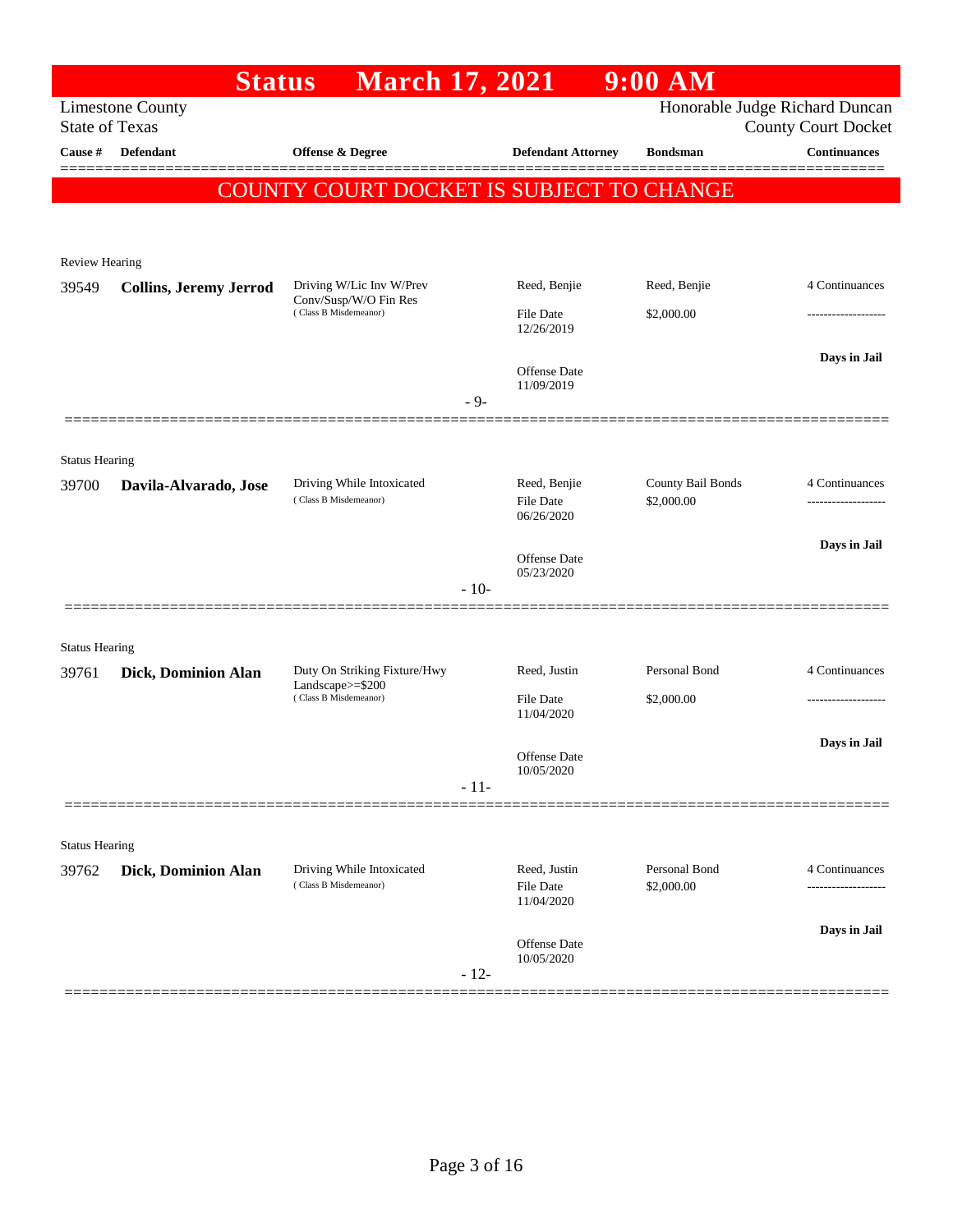|                                  | <b>Status</b>                 | <b>March 17, 2021</b>                              |                           | $9:00$ AM         |                                                   |
|----------------------------------|-------------------------------|----------------------------------------------------|---------------------------|-------------------|---------------------------------------------------|
|                                  | <b>Limestone County</b>       |                                                    |                           |                   | Honorable Judge Richard Duncan                    |
| <b>State of Texas</b><br>Cause # | Defendant                     | Offense & Degree                                   | <b>Defendant Attorney</b> | <b>Bondsman</b>   | <b>County Court Docket</b><br><b>Continuances</b> |
|                                  |                               |                                                    |                           |                   |                                                   |
|                                  |                               | COUNTY COURT DOCKET IS SUBJECT TO CHANGE           |                           |                   |                                                   |
|                                  |                               |                                                    |                           |                   |                                                   |
| <b>Status Hearing</b>            |                               |                                                    |                           |                   |                                                   |
| 39766                            | Duke, Christopher             | Resist Arrest Search Or Transport                  | Reed, Justin              | County Bail Bonds | 3 Continuances                                    |
|                                  | Lynn                          | (Class A Misdemeanor)                              | File Date                 | \$3,000.00        |                                                   |
|                                  |                               |                                                    | 11/05/2020                |                   |                                                   |
|                                  |                               |                                                    | Offense Date              |                   | Days in Jail                                      |
|                                  |                               | $-13-$                                             | 08/10/2020                |                   |                                                   |
|                                  |                               |                                                    |                           |                   |                                                   |
| <b>Status Hearing</b>            |                               |                                                    |                           |                   |                                                   |
| 39767                            | Duke, Christopher             | Unl Carrying Weapon                                | Reed, Justin              | County Bail Bonds | 3 Continuances                                    |
|                                  | Lynn                          | (Class A Misdemeanor)                              | File Date                 | \$3,000.00        |                                                   |
|                                  |                               |                                                    | 11/05/2020                |                   |                                                   |
|                                  |                               |                                                    | Offense Date              |                   | Days in Jail                                      |
|                                  |                               | $-14-$                                             | 08/10/2020                |                   |                                                   |
|                                  |                               |                                                    |                           |                   |                                                   |
| <b>Status Hearing</b>            |                               |                                                    |                           |                   |                                                   |
| 39768                            | Duke, Christopher             | Tamper W/ Identification Numbers                   | Reed, Justin              | County Bail Bonds | 3 Continuances                                    |
|                                  | Lynn                          | (Class A Misdemeanor)                              | File Date                 | \$3,000.00        |                                                   |
|                                  |                               |                                                    | 11/05/2020                |                   |                                                   |
|                                  |                               |                                                    | Offense Date              |                   | Days in Jail                                      |
|                                  |                               | $-15-$                                             | 08/10/2020                |                   |                                                   |
|                                  |                               |                                                    |                           |                   |                                                   |
| <b>Status Hearing</b>            |                               |                                                    |                           |                   |                                                   |
| 39631                            | <b>Estridge, Joey Michael</b> | Assault Cause Bodily Inj.<br>(Class A Misdemeanor) | Burkeen, Daniel           | Personal Bond     | 7 Continuances                                    |
|                                  |                               |                                                    | File Date<br>03/31/2020   | \$3,000.00        |                                                   |
|                                  |                               |                                                    | <b>Offense</b> Date       |                   | Days in Jail                                      |
|                                  |                               |                                                    | 02/07/2020                |                   |                                                   |
|                                  |                               | $-16-$                                             |                           |                   |                                                   |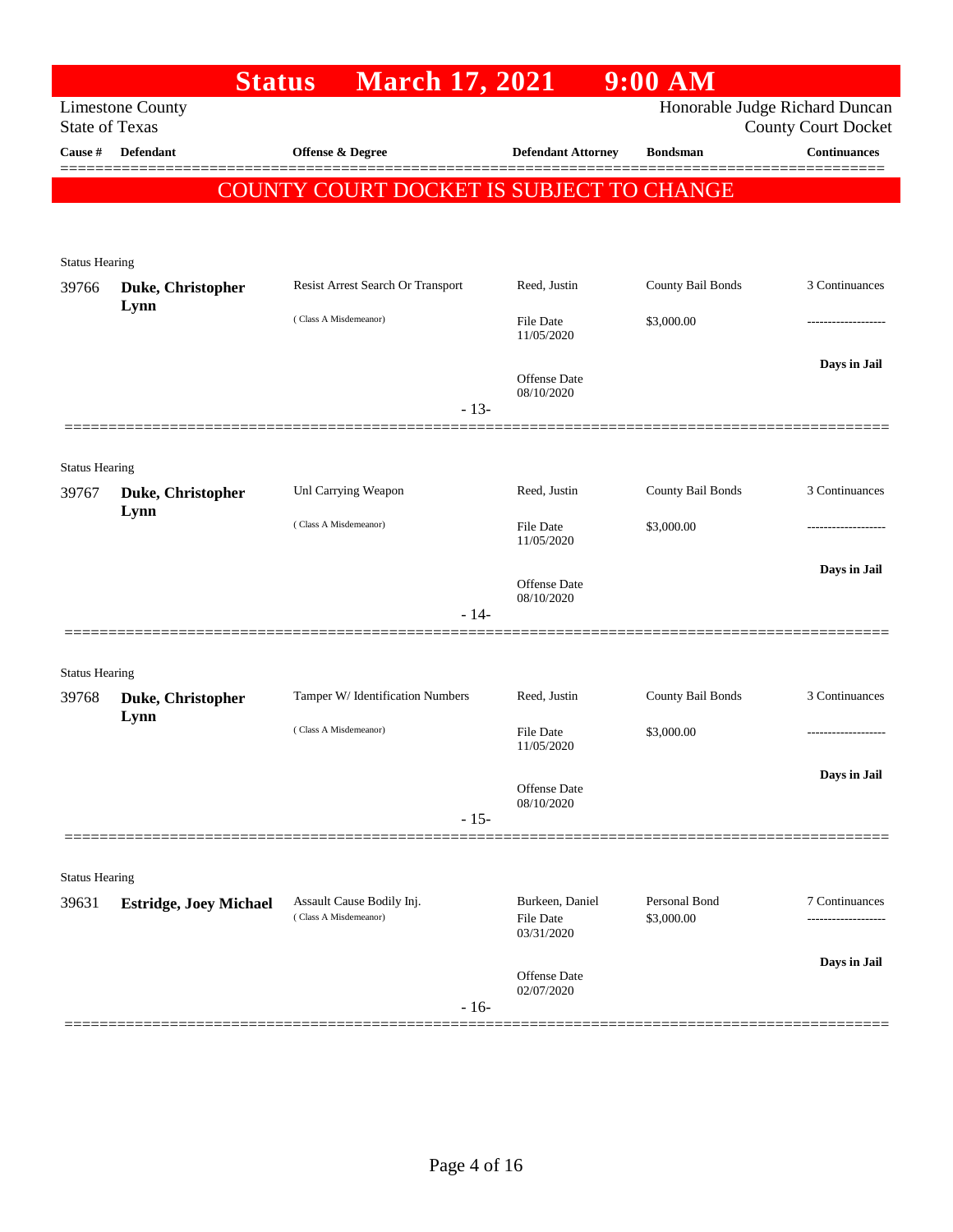|                                | <b>Status</b>                 | <b>March 17, 2021</b>                              |                                                   | $9:00$ AM                       |                                                              |
|--------------------------------|-------------------------------|----------------------------------------------------|---------------------------------------------------|---------------------------------|--------------------------------------------------------------|
| <b>State of Texas</b>          | <b>Limestone County</b>       |                                                    |                                                   |                                 | Honorable Judge Richard Duncan<br><b>County Court Docket</b> |
| Cause #                        | <b>Defendant</b>              | Offense & Degree                                   | <b>Defendant Attorney</b>                         | <b>Bondsman</b>                 | <b>Continuances</b>                                          |
|                                |                               | <b>COUNTY COURT DOCKET IS SUBJECT TO CHANGE</b>    |                                                   |                                 |                                                              |
|                                |                               |                                                    |                                                   |                                 |                                                              |
| <b>Status Hearing</b>          |                               |                                                    |                                                   |                                 |                                                              |
| 39632                          | <b>Estridge, Joey Michael</b> | Assault Cause Bodily Inj.                          | Burkeen, Daniel                                   | Personal Bond                   | 7 Continuances                                               |
|                                |                               | (Class A Misdemeanor)                              | <b>File Date</b><br>03/31/2020                    | \$3,000.00                      |                                                              |
|                                |                               |                                                    | <b>Offense Date</b><br>02/07/2020                 |                                 | Days in Jail                                                 |
|                                |                               | $-17-$                                             |                                                   |                                 |                                                              |
|                                |                               |                                                    |                                                   |                                 |                                                              |
| <b>Status Hearing</b><br>39731 | Frisby, Christopher           | Criminal Trespass W/Deadly Weapon                  | Reed, Benjie                                      | Reed, Benjie                    | 6 Continuances                                               |
|                                | Ray                           | (Class A Misdemeanor)                              | <b>File Date</b><br>08/20/2020                    | \$3,000.00                      | .                                                            |
|                                |                               |                                                    |                                                   |                                 | Days in Jail                                                 |
|                                |                               |                                                    | <b>Offense Date</b><br>03/24/2020                 |                                 |                                                              |
|                                |                               | $-18-$                                             |                                                   |                                 |                                                              |
| <b>Status Hearing</b>          |                               |                                                    |                                                   |                                 |                                                              |
| 39791                          | Goodman, Patrick<br>Heath     | Assault Causes Bodily Injury Family<br>Member      |                                                   | County Bail Bonds               | 1 Continuances                                               |
|                                |                               | (Class A Misdemeanor)                              | <b>File Date</b><br>01/19/2021                    | \$3,000.00                      | -----------------                                            |
|                                |                               |                                                    |                                                   |                                 | Days in Jail                                                 |
|                                |                               |                                                    | Offense Date<br>11/08/2020                        |                                 |                                                              |
|                                |                               | $-19-$                                             |                                                   |                                 |                                                              |
| <b>Status Hearing</b>          |                               |                                                    |                                                   |                                 |                                                              |
| 39677                          | <b>Gray, Toby Dwayne</b>      | Driving While Intoxicated<br>(Class B Misdemeanor) | Moore, David E.<br><b>File Date</b><br>05/19/2020 | County Bail Bonds<br>\$2,000.00 | 6 Continuances                                               |
|                                |                               |                                                    |                                                   |                                 | Days in Jail                                                 |
|                                |                               | $-20-$                                             | <b>Offense Date</b><br>01/31/2020                 |                                 |                                                              |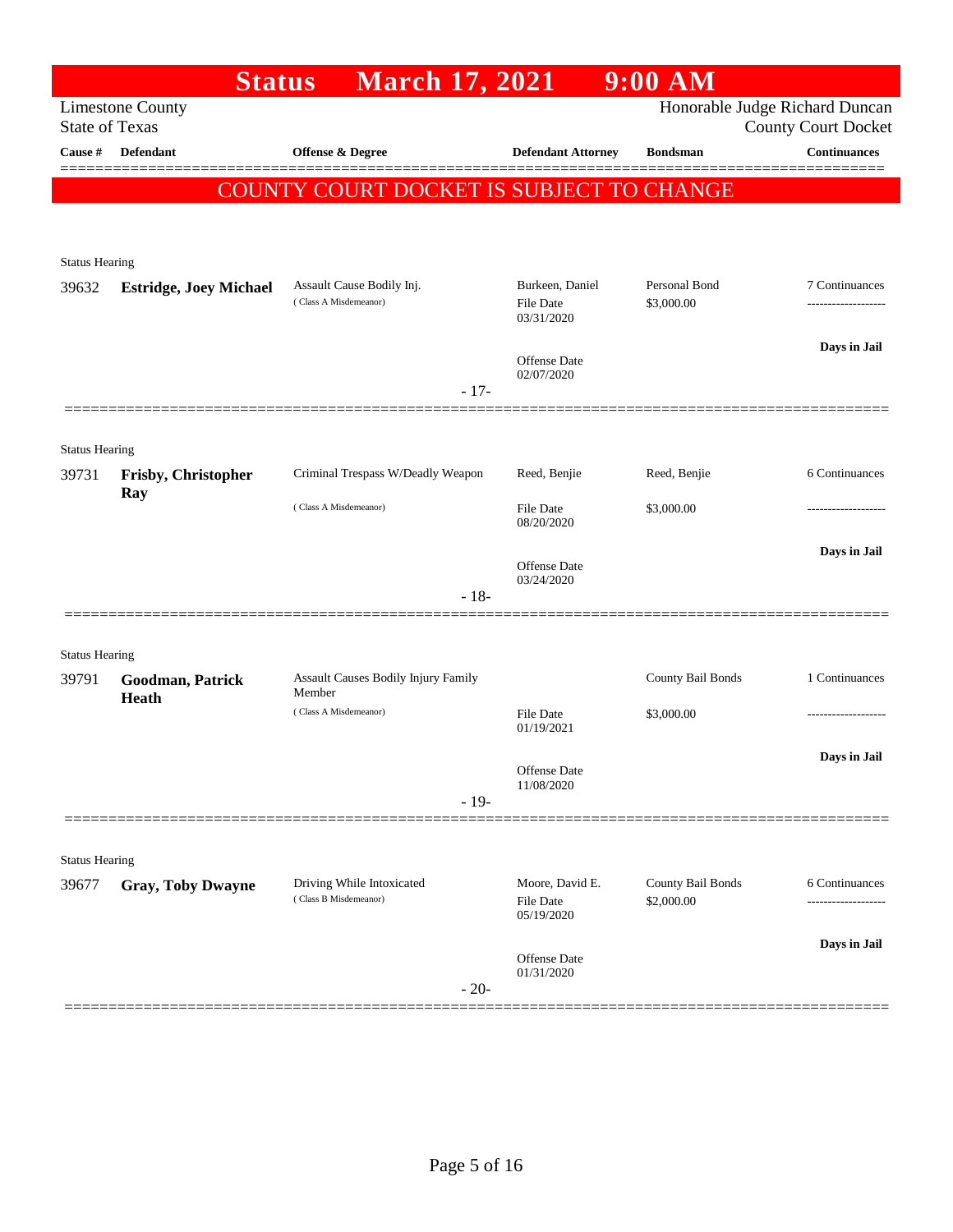|                                | <b>Status</b>             | <b>March 17, 2021</b>                              |                                     | $9:00$ AM                       |                                                              |
|--------------------------------|---------------------------|----------------------------------------------------|-------------------------------------|---------------------------------|--------------------------------------------------------------|
| <b>State of Texas</b>          | <b>Limestone County</b>   |                                                    |                                     |                                 | Honorable Judge Richard Duncan<br><b>County Court Docket</b> |
| Cause #                        | Defendant                 | Offense & Degree                                   | <b>Defendant Attorney</b>           | <b>Bondsman</b>                 | <b>Continuances</b>                                          |
|                                |                           | COUNTY COURT DOCKET IS SUBJECT TO CHANGE           |                                     |                                 |                                                              |
|                                |                           |                                                    |                                     |                                 |                                                              |
| <b>Status Hearing</b>          |                           |                                                    |                                     |                                 |                                                              |
| 39784                          | Harper, Mason Lynn        | Driving While Intoxicated<br>(Class B Misdemeanor) | Moore, David E.<br><b>File Date</b> | County Bail Bonds<br>\$2,000.00 | 2 Continuances                                               |
|                                |                           |                                                    | 12/18/2020                          |                                 |                                                              |
|                                |                           |                                                    | <b>Offense Date</b>                 |                                 | Days in Jail                                                 |
|                                |                           | $-21-$                                             | 11/06/2020                          |                                 |                                                              |
|                                |                           |                                                    |                                     |                                 |                                                              |
| <b>Status Hearing</b><br>39522 | Harrison, Bobby Lee       | Assault Causes Bodily Injury Family                | Martin, Chris E.                    | Freebird Bail Bonds             | 3 Continuances                                               |
|                                |                           | Member<br>(Class A Misdemeanor)                    | File Date                           | \$3,000.00                      | ------------------                                           |
|                                |                           |                                                    | 12/03/2019                          |                                 | Days in Jail                                                 |
|                                |                           |                                                    | <b>Offense Date</b><br>09/15/2019   |                                 |                                                              |
|                                |                           | $-22-$                                             |                                     |                                 |                                                              |
| <b>Status Hearing</b>          |                           |                                                    |                                     |                                 |                                                              |
| 39523                          | Harrison, Bobby Lee       | <b>Unlawful Restraint</b><br>(Class A Misdemeanor) | Martin, Chris E.                    | Freebird Bail Bonds             | 3 Continuances                                               |
|                                |                           |                                                    | File Date<br>12/03/2019             | \$3,000.00                      |                                                              |
|                                |                           |                                                    | Offense Date                        |                                 | Days in Jail                                                 |
|                                |                           | $-23-$                                             | 09/15/2019                          |                                 |                                                              |
|                                |                           |                                                    |                                     |                                 |                                                              |
| Review Hearing                 |                           | Poss Marij <2oz                                    | Tate, Greg                          | County Bail Bonds               | 8 Continuances                                               |
| 39380                          | Hobbs, Broderick<br>Ramon | (Class B Misdemeanor)                              |                                     |                                 |                                                              |
|                                |                           |                                                    | File Date<br>06/14/2019             | \$1,000.00                      |                                                              |
|                                |                           |                                                    | Offense Date                        |                                 | Days in Jail                                                 |
|                                |                           | $-24-$                                             | 05/08/2019                          |                                 |                                                              |
|                                |                           |                                                    |                                     |                                 |                                                              |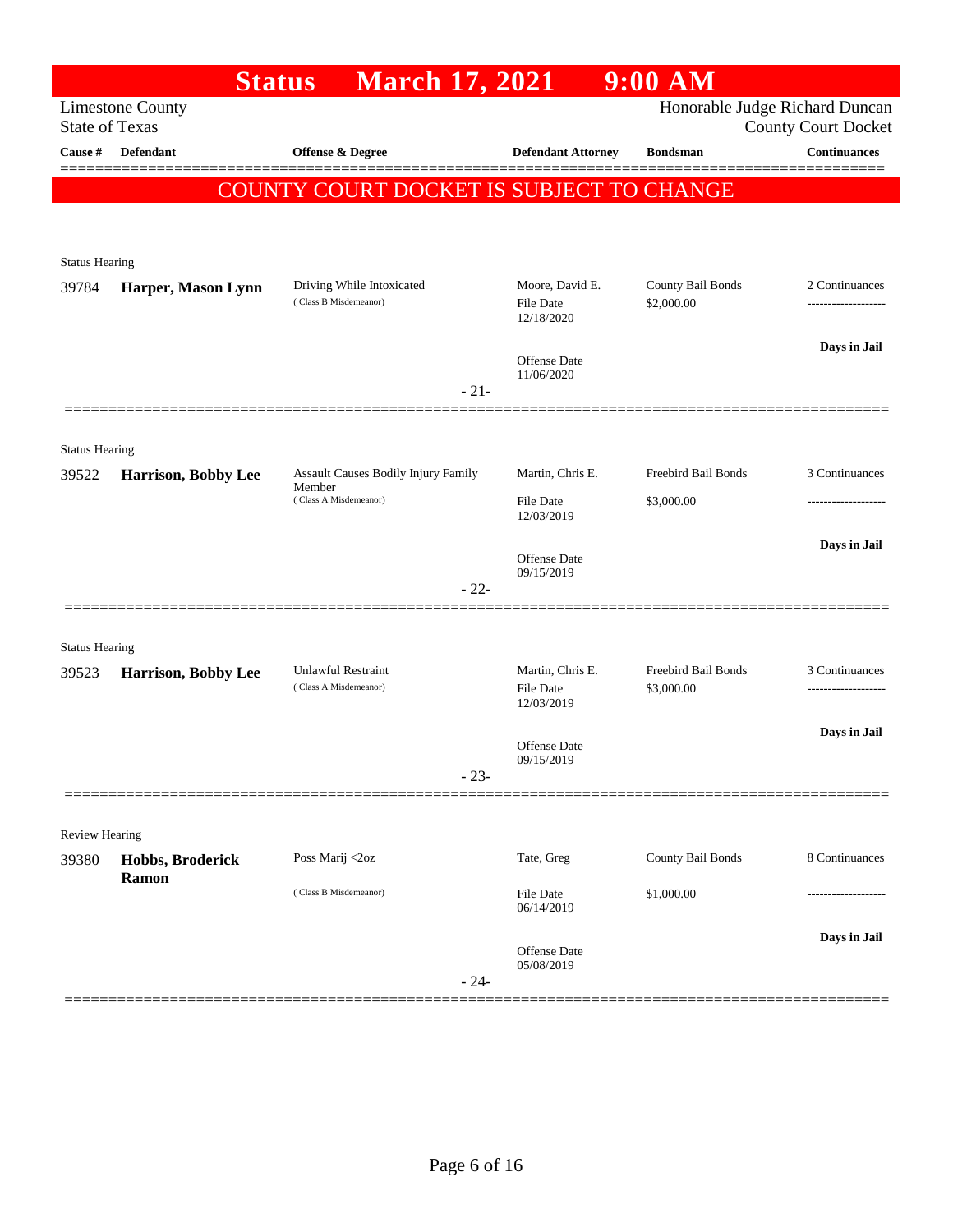|                       |                                        | <b>March 17, 2021</b><br><b>Status</b>        |                                   | 9:00 AM                    |                                |
|-----------------------|----------------------------------------|-----------------------------------------------|-----------------------------------|----------------------------|--------------------------------|
|                       | <b>Limestone County</b>                |                                               |                                   |                            | Honorable Judge Richard Duncan |
| <b>State of Texas</b> |                                        |                                               |                                   |                            | <b>County Court Docket</b>     |
| Cause #               | <b>Defendant</b>                       | Offense & Degree                              | <b>Defendant Attorney</b>         | <b>Bondsman</b>            | <b>Continuances</b>            |
|                       |                                        | COUNTY COURT DOCKET IS SUBJECT TO CHANGE      |                                   |                            |                                |
|                       |                                        |                                               |                                   |                            |                                |
|                       |                                        |                                               |                                   |                            |                                |
| Pre-trial Hearing     |                                        |                                               |                                   |                            |                                |
| 39502                 | <b>Kinney, Kenneth</b><br>Dewayne, Jr. | Assault Causes Bodily Injury Family<br>Member | Reed, Justin                      | Reed, Justin               | 11 Continuances                |
|                       |                                        | (Class A Misdemeanor)                         | File Date<br>11/05/2019           | \$15,000.00                | .                              |
|                       |                                        |                                               |                                   |                            |                                |
|                       |                                        |                                               | <b>Offense Date</b>               |                            | Days in Jail                   |
|                       |                                        | $-25-$                                        | 04/02/2019                        |                            |                                |
|                       |                                        |                                               |                                   |                            |                                |
| Pre-trial Hearing     |                                        |                                               |                                   |                            |                                |
| 39503                 | <b>Kinney, Kenneth</b>                 | False Report To Police Off/Sp Inv/Law         | Reed, Justin                      | <b>Freebird Bail Bonds</b> | 11 Continuances                |
|                       | Dewayne, Jr.                           | Enf Empl                                      |                                   |                            |                                |
|                       |                                        | (Class B Misdemeanor)                         | File Date<br>11/05/2019           | \$1,000.00                 |                                |
|                       |                                        |                                               |                                   |                            | Days in Jail                   |
|                       |                                        |                                               | <b>Offense Date</b><br>05/17/2019 |                            |                                |
|                       |                                        | $-26-$                                        |                                   |                            |                                |
|                       |                                        |                                               |                                   |                            |                                |
| <b>Status Hearing</b> |                                        |                                               |                                   |                            |                                |
| 39639                 | Lide, Thornton Kelly                   | Driving While Intoxicated                     | Reed, Justin                      | <b>Freebird Bail Bonds</b> | 8 Continuances                 |
|                       |                                        | (Class B Misdemeanor)                         | File Date<br>04/03/2020           | \$2,000.00                 |                                |
|                       |                                        |                                               |                                   |                            | <b>139 Days in Jail</b>        |
|                       |                                        |                                               | Offense Date<br>02/29/2020        |                            |                                |
|                       |                                        | $-27-$                                        |                                   |                            |                                |
|                       |                                        |                                               |                                   |                            |                                |
| <b>Review Hearing</b> |                                        |                                               |                                   |                            |                                |
| 39630                 | Lloyd, Rickie Janelle                  | Terroristic Threat Of Family/household        | Reed, Justin                      | County Bail Bonds          | 0 Continuances                 |
|                       |                                        | (Class A Misdemeanor)                         | <b>File Date</b><br>03/31/2020    | \$3,000.00                 |                                |
|                       |                                        |                                               |                                   |                            | Days in Jail                   |
|                       |                                        |                                               | <b>Offense Date</b>               |                            |                                |
|                       |                                        | $-28-$                                        | 02/24/2020                        |                            |                                |
|                       |                                        |                                               |                                   |                            |                                |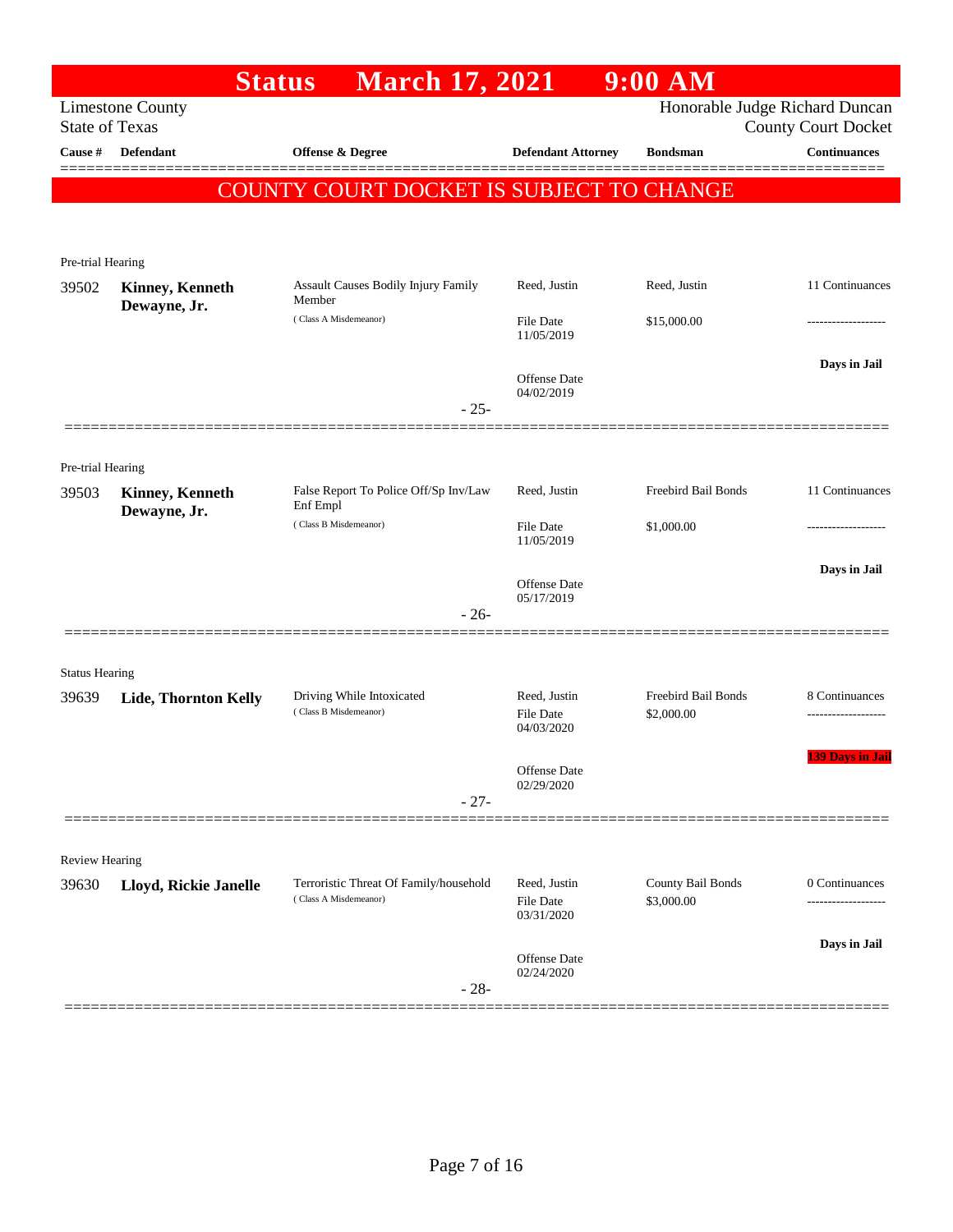|                       | <b>Status</b>                      | <b>March 17, 2021</b>                           |                                   | $9:00$ AM           |                                |
|-----------------------|------------------------------------|-------------------------------------------------|-----------------------------------|---------------------|--------------------------------|
|                       | <b>Limestone County</b>            |                                                 |                                   |                     | Honorable Judge Richard Duncan |
| <b>State of Texas</b> |                                    |                                                 |                                   |                     | <b>County Court Docket</b>     |
| Cause #               | <b>Defendant</b>                   | Offense & Degree                                | <b>Defendant Attorney</b>         | <b>Bondsman</b>     | <b>Continuances</b>            |
|                       |                                    | <b>COUNTY COURT DOCKET IS SUBJECT TO CHANGE</b> |                                   |                     |                                |
|                       |                                    |                                                 |                                   |                     |                                |
|                       |                                    |                                                 |                                   |                     |                                |
| <b>Status Hearing</b> |                                    | Criminal Mischief >=\$100<\$750                 | Reed, Benjie                      | Freebird Bail Bonds | 14 Continuances                |
| 39495                 | Mack, Alton Maurice,<br>Jr.        |                                                 |                                   |                     |                                |
|                       |                                    | (Class B Misdemeanor)                           | <b>File Date</b><br>10/31/2019    | \$1,000.00          |                                |
|                       |                                    |                                                 |                                   |                     | Days in Jail                   |
|                       |                                    |                                                 | <b>Offense Date</b><br>10/05/2019 |                     |                                |
|                       |                                    |                                                 | $-29-$                            |                     |                                |
|                       |                                    |                                                 |                                   |                     |                                |
| <b>Status Hearing</b> |                                    |                                                 |                                   |                     |                                |
| 39496                 | <b>Mack, Alton Maurice,</b>        | Harrassment                                     | Reed, Benjie                      | Freebird Bail Bonds | 14 Continuances                |
|                       | Jr.                                | (Class B Misdemeanor)                           | <b>File Date</b>                  | \$1,000.00          |                                |
|                       |                                    |                                                 | 10/31/2019                        |                     |                                |
|                       |                                    |                                                 | <b>Offense Date</b>               |                     | Days in Jail                   |
|                       |                                    |                                                 | 10/04/2019<br>$-30-$              |                     |                                |
|                       |                                    |                                                 |                                   |                     |                                |
|                       |                                    |                                                 |                                   |                     |                                |
| <b>Status Hearing</b> |                                    | <b>Criminal Trespass</b>                        | Reed, Benjie                      | Reed, Bobby         | 13 Continuances                |
| 39520                 | <b>Mack, Alton Maurice,</b><br>Jr. |                                                 |                                   |                     |                                |
|                       |                                    | (Class B Misdemeanor)                           | File Date<br>12/03/2019           | \$2,000.00          |                                |
|                       |                                    |                                                 |                                   |                     | Days in Jail                   |
|                       |                                    |                                                 | Offense Date<br>11/17/2019        |                     |                                |
|                       |                                    |                                                 | $-31-$                            |                     |                                |
|                       |                                    |                                                 |                                   |                     |                                |
| <b>Status Hearing</b> |                                    |                                                 |                                   |                     |                                |
| 39760                 | Makovy, Jeffery Scott,             | Boating While Intoxicated 2nd                   | Simer, Michael                    | County Bail Bonds   | 3 Continuances                 |
|                       | Jr.                                | (Class A Misdemeanor)                           | <b>File Date</b>                  | \$3,000.00          |                                |
|                       |                                    |                                                 | 11/04/2020                        |                     |                                |
|                       |                                    |                                                 | <b>Offense Date</b>               |                     | Days in Jail                   |
|                       |                                    |                                                 | 07/18/2020                        |                     |                                |
|                       |                                    |                                                 | $-32-$                            |                     |                                |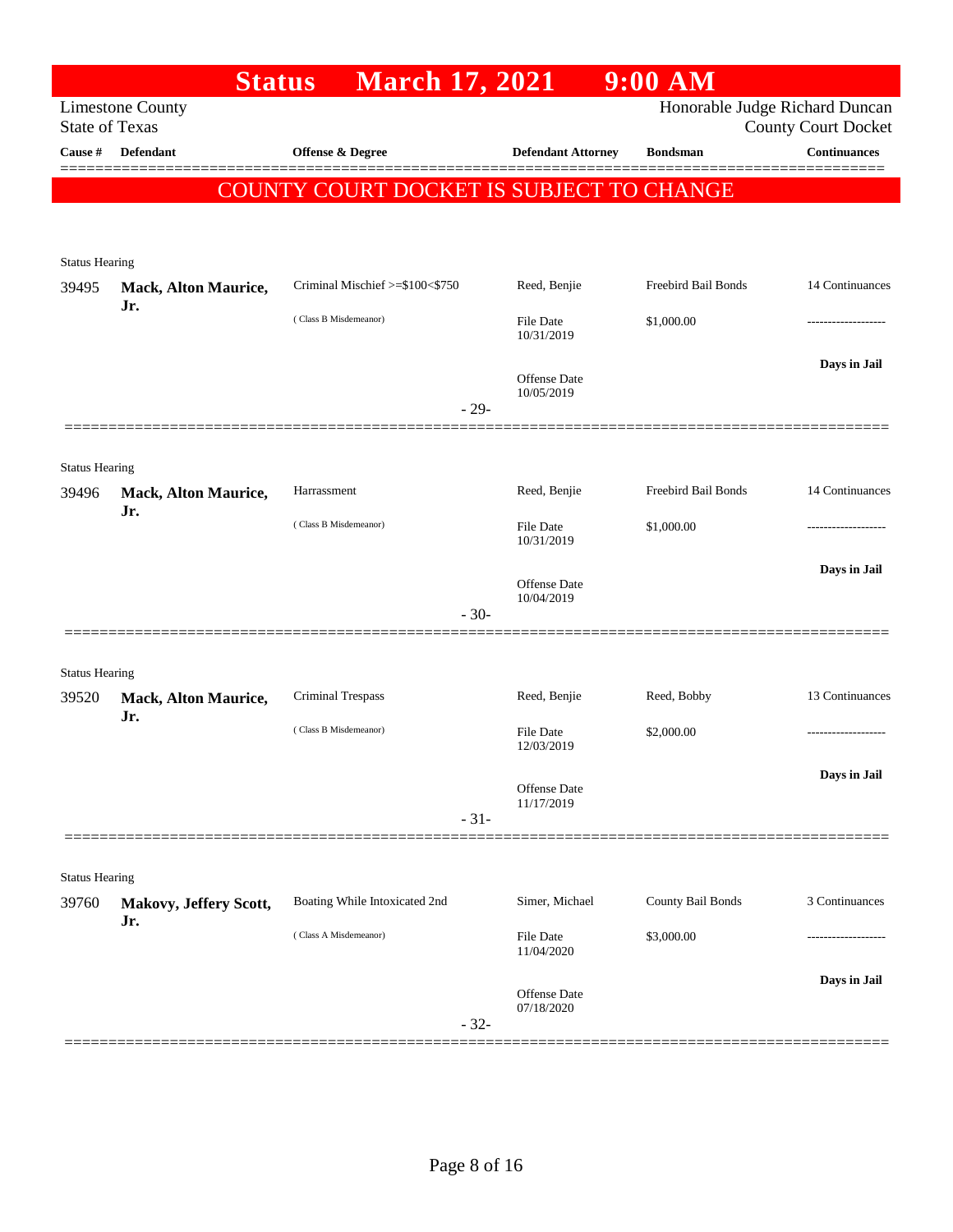|                                  |                            | <b>March 17, 2021</b><br><b>Status</b>        |                                | $9:00$ AM           |                                                   |
|----------------------------------|----------------------------|-----------------------------------------------|--------------------------------|---------------------|---------------------------------------------------|
|                                  | <b>Limestone County</b>    |                                               |                                |                     | Honorable Judge Richard Duncan                    |
| <b>State of Texas</b><br>Cause # | Defendant                  | Offense & Degree                              | <b>Defendant Attorney</b>      | <b>Bondsman</b>     | <b>County Court Docket</b><br><b>Continuances</b> |
|                                  |                            |                                               |                                |                     |                                                   |
|                                  |                            | COUNTY COURT DOCKET IS SUBJECT TO CHANGE      |                                |                     |                                                   |
|                                  |                            |                                               |                                |                     |                                                   |
| <b>Status Hearing</b>            |                            |                                               |                                |                     |                                                   |
| 39654                            | <b>Masters, William</b>    | Resist Arrest Search Or Transport             | Tate, Greg                     | Freebird Bail Bonds | 9 Continuances                                    |
|                                  | Heath                      | (Class A Misdemeanor)                         |                                |                     |                                                   |
|                                  |                            |                                               | File Date<br>04/17/2020        | \$5,000.00          |                                                   |
|                                  |                            |                                               |                                |                     | Days in Jail                                      |
|                                  |                            |                                               | Offense Date<br>03/03/2020     |                     |                                                   |
|                                  |                            | $-33-$                                        |                                |                     |                                                   |
|                                  |                            |                                               |                                |                     |                                                   |
| <b>Status Hearing</b>            |                            |                                               |                                |                     |                                                   |
| 39796                            | McCullen, Marshall<br>Earl | Driving While Intoxicated                     | Moore, David E.                | Personal Bond       | 1 Continuances                                    |
|                                  |                            | (Class B Misdemeanor)                         | File Date<br>01/19/2021        | \$3,000.00          |                                                   |
|                                  |                            |                                               |                                |                     |                                                   |
|                                  |                            |                                               | Offense Date<br>11/15/2020     |                     | Days in Jail                                      |
|                                  |                            | $-34-$                                        |                                |                     |                                                   |
|                                  |                            |                                               |                                |                     |                                                   |
| <b>Status Hearing</b>            |                            |                                               |                                |                     |                                                   |
| 39785                            | Murray, Chasity            | Driving While Intoxicated                     |                                | County Bail Bonds   | 2 Continuances                                    |
|                                  |                            | (Class B Misdemeanor)                         | File Date<br>12/18/2020        | \$2,000.00          |                                                   |
|                                  |                            |                                               |                                |                     | Days in Jail                                      |
|                                  |                            |                                               | Offense Date<br>10/06/2020     |                     |                                                   |
|                                  |                            | $-35-$                                        |                                |                     |                                                   |
|                                  |                            |                                               |                                |                     |                                                   |
| <b>Status Hearing</b>            |                            |                                               |                                |                     |                                                   |
| 39751                            | Parker, Whaquin Dee        | Assault Causes Bodily Injury Family<br>Member | Reed, Justin                   | Reed, Justin        | 3 Continuances                                    |
|                                  |                            | (Class A Misdemeanor)                         | <b>File Date</b><br>10/29/2020 | \$3,000.00          |                                                   |
|                                  |                            |                                               |                                |                     | Days in Jail                                      |
|                                  |                            |                                               | Offense Date<br>07/16/2020     |                     |                                                   |
|                                  |                            | $-36-$                                        |                                |                     |                                                   |
|                                  |                            |                                               |                                |                     |                                                   |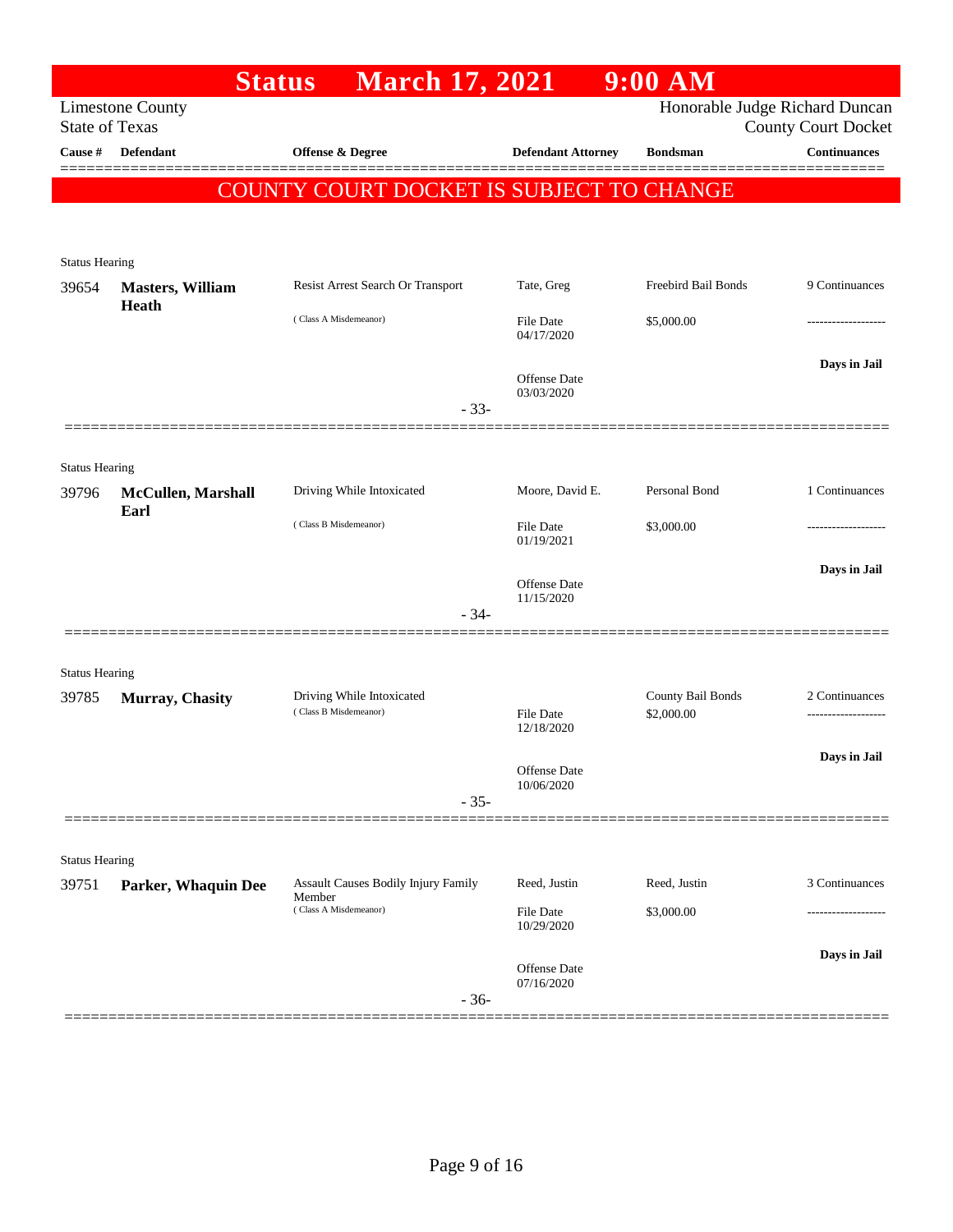|                                | <b>Status</b>               | <b>March 17, 2021</b>                              |                                   | $9:00$ AM                       |                                                   |
|--------------------------------|-----------------------------|----------------------------------------------------|-----------------------------------|---------------------------------|---------------------------------------------------|
| <b>State of Texas</b>          | <b>Limestone County</b>     |                                                    |                                   |                                 | Honorable Judge Richard Duncan                    |
| Cause #                        | <b>Defendant</b>            | Offense & Degree                                   | <b>Defendant Attorney</b>         | <b>Bondsman</b>                 | <b>County Court Docket</b><br><b>Continuances</b> |
|                                |                             |                                                    |                                   |                                 |                                                   |
|                                |                             | COUNTY COURT DOCKET IS SUBJECT TO CHANGE           |                                   |                                 |                                                   |
|                                |                             |                                                    |                                   |                                 |                                                   |
| <b>Status Hearing</b>          |                             |                                                    |                                   |                                 |                                                   |
| 39756                          | Parker, Whaquin Dee         | Criminal Mischief >=\$100<\$750                    | Reed, Justin                      |                                 | 3 Continuances                                    |
|                                |                             | (Class B Misdemeanor)                              | File Date<br>10/29/2020           |                                 |                                                   |
|                                |                             |                                                    |                                   |                                 | Days in Jail                                      |
|                                |                             |                                                    | <b>Offense</b> Date<br>07/17/2020 |                                 |                                                   |
|                                |                             | $-37-$                                             |                                   |                                 |                                                   |
|                                |                             |                                                    |                                   |                                 |                                                   |
| <b>Status Hearing</b>          |                             |                                                    |                                   |                                 |                                                   |
| 39786                          | <b>Paul, Jennifer Leann</b> | Driving While Intoxicated<br>(Class B Misdemeanor) | File Date                         | County Bail Bonds<br>\$1,500.00 | 2 Continuances                                    |
|                                |                             |                                                    | 12/18/2020                        |                                 |                                                   |
|                                |                             |                                                    | Offense Date                      |                                 | Days in Jail                                      |
|                                |                             | $-38-$                                             | 10/16/2020                        |                                 |                                                   |
|                                |                             |                                                    |                                   |                                 |                                                   |
| <b>Status Hearing</b>          |                             |                                                    |                                   |                                 |                                                   |
| 39706                          | Perez, Jeremiah             | Assault Causes Bodily Injury Family                | Burkeen, Daniel                   | County Bail Bonds               | 7 Continuances                                    |
|                                | Guillermo                   | Member<br>(Class A Misdemeanor)                    | File Date                         | \$3,000.00                      |                                                   |
|                                |                             |                                                    | 07/07/2020                        |                                 |                                                   |
|                                |                             |                                                    | <b>Offense</b> Date               |                                 | Days in Jail                                      |
|                                |                             | $-39-$                                             | 05/31/2020                        |                                 |                                                   |
|                                |                             |                                                    |                                   |                                 |                                                   |
|                                |                             |                                                    |                                   |                                 |                                                   |
| <b>Status Hearing</b><br>39723 | Perez, Manuel Antonio       | Driving While Intoxicated Bac $>= 0.15$            | Diaz, Carlos C                    | Freebird Bail Bonds             | 6 Continuances                                    |
|                                |                             | (Class A Misdemeanor)                              | File Date<br>07/28/2020           | \$2,000.00                      |                                                   |
|                                |                             |                                                    |                                   |                                 |                                                   |
|                                |                             |                                                    | Offense Date                      |                                 | Days in Jail                                      |
|                                |                             | $-40-$                                             | 03/09/2019                        |                                 |                                                   |
|                                |                             |                                                    |                                   |                                 |                                                   |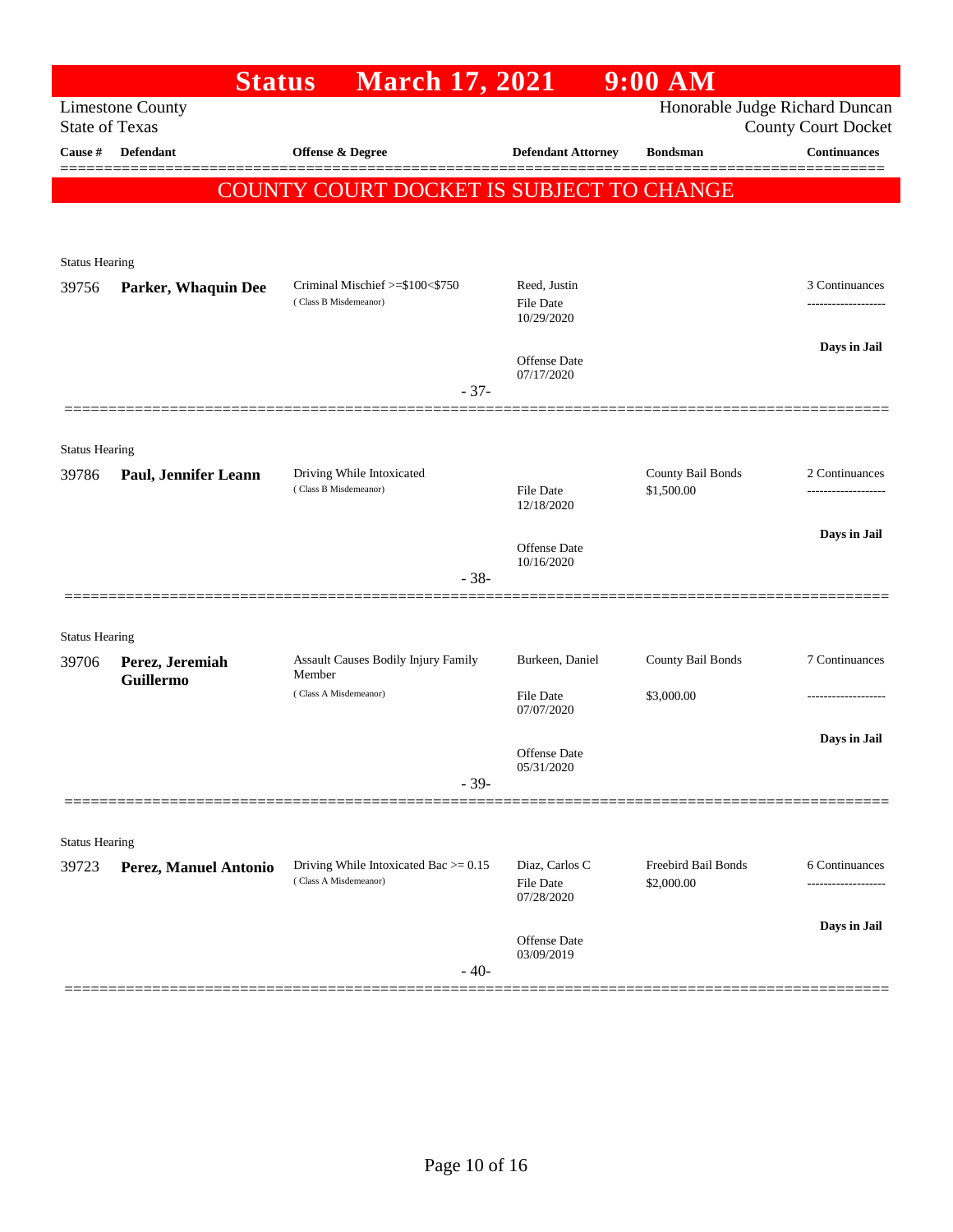|                       | <b>Status</b>                | <b>March 17, 2021</b>                                                   |                                   | $9:00$ AM         |                                                              |
|-----------------------|------------------------------|-------------------------------------------------------------------------|-----------------------------------|-------------------|--------------------------------------------------------------|
| <b>State of Texas</b> | <b>Limestone County</b>      |                                                                         |                                   |                   | Honorable Judge Richard Duncan<br><b>County Court Docket</b> |
| Cause #               | Defendant                    | Offense & Degree                                                        | <b>Defendant Attorney</b>         | <b>Bondsman</b>   | <b>Continuances</b>                                          |
|                       |                              | COUNTY COURT DOCKET IS SUBJECT TO CHANGE                                |                                   |                   |                                                              |
|                       |                              |                                                                         |                                   |                   |                                                              |
| <b>Status Hearing</b> |                              |                                                                         |                                   |                   |                                                              |
| 39689                 | <b>Platt, Rusty</b>          | Driving While Intoxicated Bac >=0.15                                    | Reed, Justin                      | County Bail Bonds | 3 Continuances                                               |
|                       |                              | (Class A Misdemeanor)                                                   | <b>File Date</b><br>07/27/2020    | \$3,000.00        |                                                              |
|                       |                              |                                                                         | <b>Offense Date</b>               |                   | Days in Jail                                                 |
|                       |                              | $-41-$                                                                  | 07/27/2020                        |                   |                                                              |
|                       |                              |                                                                         |                                   |                   |                                                              |
| <b>Status Hearing</b> |                              |                                                                         |                                   |                   |                                                              |
| 39771                 | <b>Platt, Rusty</b>          | Accident Involving Damage To<br>Vehicle>=\$200<br>(Class B Misdemeanor) | Reed, Justin                      | County Bail Bonds | 3 Continuances                                               |
|                       |                              |                                                                         | <b>File Date</b><br>11/05/2020    | \$1,000.00        |                                                              |
|                       |                              |                                                                         |                                   |                   | Days in Jail                                                 |
|                       |                              |                                                                         | <b>Offense Date</b><br>07/27/2020 |                   |                                                              |
|                       |                              | $-42-$                                                                  |                                   |                   |                                                              |
| <b>Status Hearing</b> |                              |                                                                         |                                   |                   |                                                              |
| 39648                 | <b>Pullin, Zachary James</b> | Assault Cause Bodily Inj.                                               | Latray, Michelle J.               | County Bail Bonds | 8 Continuances                                               |
|                       |                              | (Class A Misdemeanor)                                                   | <b>File Date</b><br>04/15/2020    | \$2,000.00        | -------------------                                          |
|                       |                              |                                                                         |                                   |                   | Days in Jail                                                 |
|                       |                              | $-43-$                                                                  | Offense Date<br>03/04/2020        |                   |                                                              |
|                       |                              |                                                                         |                                   |                   |                                                              |
| <b>Status Hearing</b> |                              |                                                                         |                                   |                   |                                                              |
| 39399                 | <b>Rash, Dewey Harmon</b>    | Driving W/Lic Inv W/Prev                                                |                                   | Personal Bond     | 2 Continuances                                               |
|                       |                              | Conv/Susp/W/O Fin Res<br>(Class B Misdemeanor)                          | <b>File Date</b><br>06/25/2019    | \$2,000.00        |                                                              |
|                       |                              |                                                                         |                                   |                   | Days in Jail                                                 |
|                       |                              |                                                                         | <b>Offense Date</b><br>04/10/2019 |                   |                                                              |
|                       |                              | $-44-$                                                                  |                                   |                   |                                                              |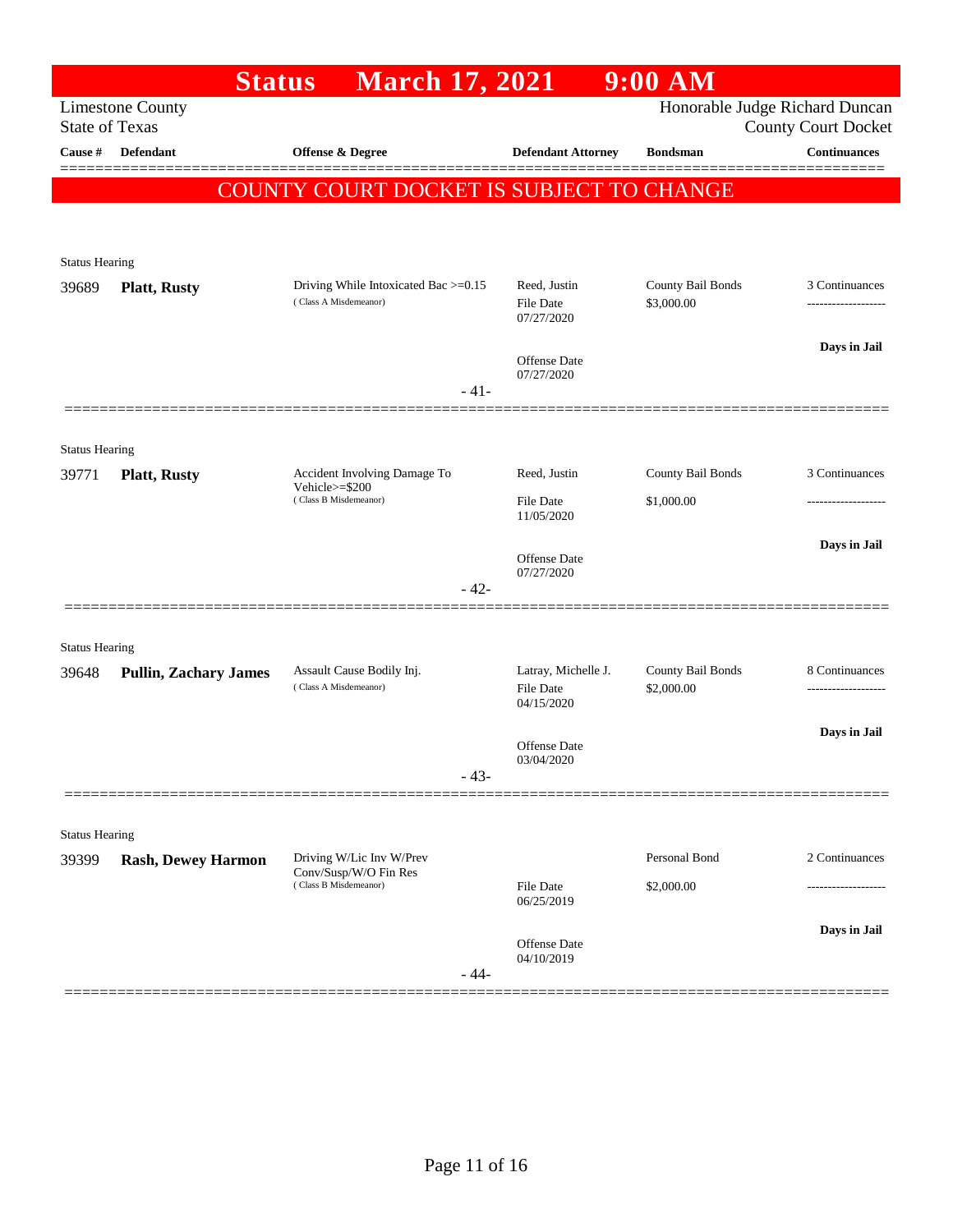|                       | <b>Status</b>             | <b>March 17, 2021</b>                                |                                   | $9:00$ AM         |                                                              |
|-----------------------|---------------------------|------------------------------------------------------|-----------------------------------|-------------------|--------------------------------------------------------------|
| <b>State of Texas</b> | <b>Limestone County</b>   |                                                      |                                   |                   | Honorable Judge Richard Duncan<br><b>County Court Docket</b> |
| Cause #               | <b>Defendant</b>          | <b>Offense &amp; Degree</b>                          | <b>Defendant Attorney</b>         | <b>Bondsman</b>   | <b>Continuances</b>                                          |
|                       |                           | COUNTY COURT DOCKET IS SUBJECT TO CHANGE             |                                   |                   |                                                              |
|                       |                           |                                                      |                                   |                   |                                                              |
| <b>Status Hearing</b> |                           |                                                      |                                   |                   |                                                              |
| 39434                 | <b>Rash, Dewey Harmon</b> | Bail Jumping And Fail To Appear                      |                                   | Hagler, Donnie    | 2 Continuances                                               |
|                       |                           | (Class A Misdemeanor)                                | File Date<br>07/19/2019           | \$3,000.00        |                                                              |
|                       |                           |                                                      | Offense Date                      |                   | Days in Jail                                                 |
|                       |                           | $-45-$                                               | 07/11/2019                        |                   |                                                              |
|                       |                           |                                                      |                                   |                   |                                                              |
| <b>Status Hearing</b> |                           |                                                      |                                   |                   |                                                              |
| 39783                 | Ray, Evan William         | Driving While Intoxicated/Open Alch<br>Container     | Reed, Benjie                      | County Bail Bonds | 2 Continuances                                               |
|                       |                           | (Class B Misdemeanor)                                | File Date<br>12/18/2020           | \$1,500.00        |                                                              |
|                       |                           |                                                      | Offense Date                      |                   | Days in Jail                                                 |
|                       |                           | $-46-$                                               | 10/17/2020                        |                   |                                                              |
|                       |                           |                                                      |                                   |                   |                                                              |
| <b>Status Hearing</b> |                           |                                                      |                                   |                   |                                                              |
| 39732                 | Ray, Perry Joe            | <b>Assault Causes Bodily Injury Family</b><br>Member | Tate, Greg                        | County Bail Bonds | 5 Continuances                                               |
|                       |                           | (Class A Misdemeanor)                                | <b>File Date</b><br>08/20/2020    | \$3,000.00        | .                                                            |
|                       |                           |                                                      |                                   |                   | 18 Days in Jail                                              |
|                       |                           |                                                      | <b>Offense</b> Date<br>05/24/2020 |                   |                                                              |
|                       |                           | $-47-$                                               |                                   |                   |                                                              |
| <b>Review Hearing</b> |                           |                                                      |                                   |                   |                                                              |
| 39674                 | Ray-Duran, Humberto       | Driving W/Lic Inv W/Prev                             | Sanders, Raymond L.               | County Bail Bonds | 5 Continuances                                               |
|                       |                           | Conv/Susp/W/O Fin Res<br>(Class B Misdemeanor)       | File Date<br>05/18/2020           | \$1,000.00        | ----------------                                             |
|                       |                           |                                                      |                                   |                   | Days in Jail                                                 |
|                       |                           |                                                      | <b>Offense</b> Date<br>03/01/2020 |                   |                                                              |
|                       |                           | $-48-$                                               |                                   |                   |                                                              |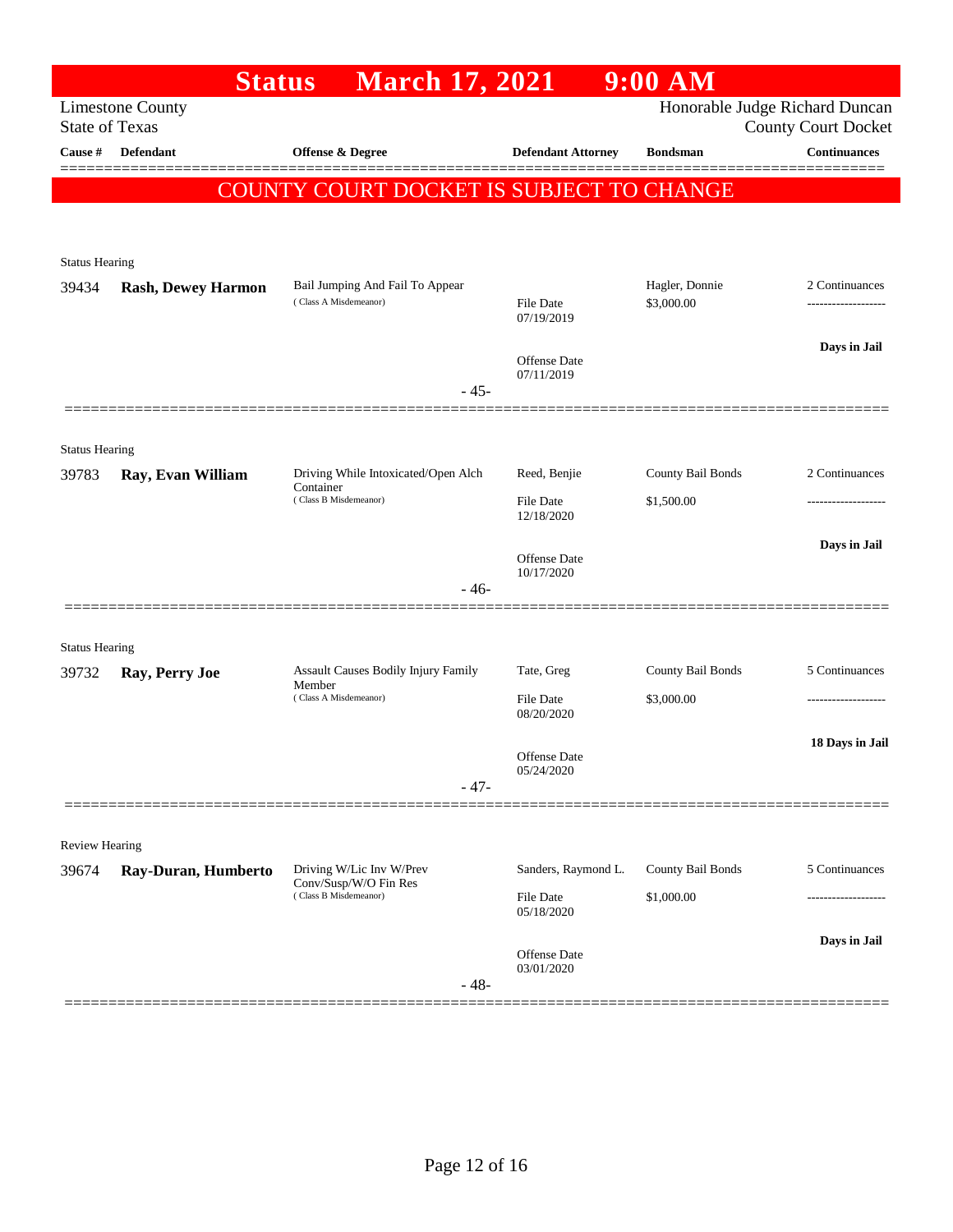|                                | <b>Status</b>                             | <b>March 17, 2021</b>                         |                              | 9:00 AM                           |                                |
|--------------------------------|-------------------------------------------|-----------------------------------------------|------------------------------|-----------------------------------|--------------------------------|
|                                | <b>Limestone County</b>                   |                                               |                              |                                   | Honorable Judge Richard Duncan |
| <b>State of Texas</b>          |                                           |                                               |                              |                                   | <b>County Court Docket</b>     |
| Cause #                        | Defendant                                 | Offense & Degree                              | <b>Defendant Attorney</b>    | <b>Bondsman</b>                   | <b>Continuances</b>            |
|                                |                                           | COUNTY COURT DOCKET IS SUBJECT TO CHANGE      |                              |                                   |                                |
|                                |                                           |                                               |                              |                                   |                                |
|                                |                                           |                                               |                              |                                   |                                |
| <b>Status Hearing</b><br>39653 | Richardson, Sarah                         | <b>Assault Causes Bodily Injury Family</b>    | Reed, Justin                 | Reed, Justin                      | 9 Continuances                 |
|                                | <b>Nicole</b>                             | Member                                        |                              |                                   |                                |
|                                |                                           | (Class A Misdemeanor)                         | File Date<br>04/15/2020      | \$3,000.00                        |                                |
|                                |                                           |                                               |                              |                                   | Days in Jail                   |
|                                |                                           |                                               | Offense Date<br>03/23/2020   |                                   |                                |
|                                |                                           | $-49-$                                        |                              |                                   |                                |
|                                |                                           |                                               |                              |                                   |                                |
| <b>Status Hearing</b>          |                                           |                                               |                              |                                   |                                |
| 39714                          | <b>Rincker, David Joseph</b>              | Poss Cs Pg $3 < 28g$<br>(Class A Misdemeanor) | Burkeen, Daniel<br>File Date | Freebird Bail Bonds<br>\$3,000.00 | 6 Continuances                 |
|                                |                                           |                                               | 07/21/2020                   |                                   |                                |
|                                |                                           |                                               | Offense Date                 |                                   | Days in Jail                   |
|                                |                                           |                                               | 05/07/2020                   |                                   |                                |
|                                |                                           | $-50-$                                        |                              |                                   |                                |
|                                |                                           |                                               |                              |                                   |                                |
| <b>Status Hearing</b><br>39752 |                                           | Boating While Intoxicated                     | Simer, Michael               | County Bail Bonds                 | 3 Continuances                 |
|                                | <b>Rittinger, Richard</b><br>Anthony, Jr. |                                               |                              |                                   |                                |
|                                |                                           | (Class B Misdemeanor)                         | File Date<br>10/29/2020      | \$2,000.00                        |                                |
|                                |                                           |                                               |                              |                                   | Days in Jail                   |
|                                |                                           |                                               | Offense Date<br>08/15/2020   |                                   |                                |
|                                |                                           | $-51-$                                        |                              |                                   |                                |
|                                |                                           |                                               |                              |                                   |                                |
| <b>Status Hearing</b>          |                                           |                                               |                              |                                   |                                |
| 39703                          | Rockey, Melvin                            | Assault Causes Bodily Injury Family<br>Member | Moore, David E.              | Personal Bond                     | 7 Continuances                 |
|                                |                                           | (Class A Misdemeanor)                         | File Date<br>07/07/2020      | \$5,000.00                        |                                |
|                                |                                           |                                               |                              |                                   | Days in Jail                   |
|                                |                                           |                                               | Offense Date<br>10/29/2019   |                                   |                                |
|                                |                                           | $-52-$                                        |                              |                                   |                                |
|                                |                                           |                                               |                              |                                   |                                |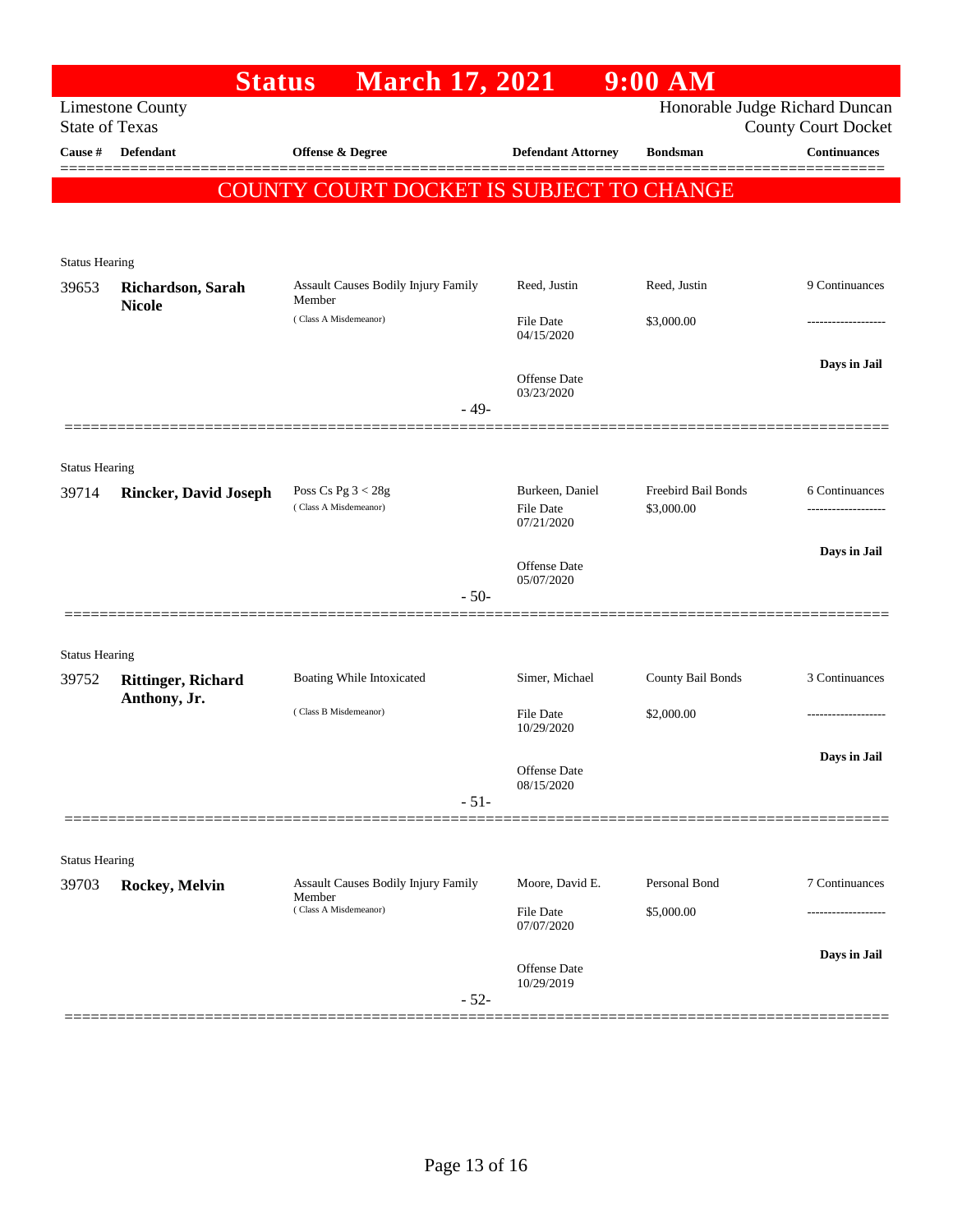|                                |                             | <b>Status</b>         | <b>March 17, 2021</b>                                                  |                            | 9:00 AM                                  |                                                              |
|--------------------------------|-----------------------------|-----------------------|------------------------------------------------------------------------|----------------------------|------------------------------------------|--------------------------------------------------------------|
| <b>State of Texas</b>          | <b>Limestone County</b>     |                       |                                                                        |                            |                                          | Honorable Judge Richard Duncan<br><b>County Court Docket</b> |
| Cause #                        | Defendant                   | Offense & Degree      |                                                                        | <b>Defendant Attorney</b>  | <b>Bondsman</b>                          | <b>Continuances</b>                                          |
|                                |                             |                       |                                                                        |                            | COUNTY COURT DOCKET IS SUBJECT TO CHANGE |                                                              |
|                                |                             |                       |                                                                        |                            |                                          |                                                              |
| <b>Status Hearing</b>          |                             |                       |                                                                        |                            |                                          |                                                              |
| 39704                          | Rockey, Melvin              |                       | Assault Causes Bodily Injury Family<br>Member<br>(Class A Misdemeanor) | Moore, David E.            | Personal Bond                            | 7 Continuances                                               |
|                                |                             |                       |                                                                        | File Date<br>07/07/2020    | \$5,000.00                               |                                                              |
|                                |                             |                       |                                                                        | Offense Date               |                                          | Days in Jail                                                 |
|                                |                             |                       | $-53-$                                                                 | 10/29/2019                 |                                          |                                                              |
|                                |                             |                       |                                                                        |                            |                                          |                                                              |
| <b>Status Hearing</b>          |                             |                       |                                                                        |                            |                                          |                                                              |
| 39696                          | Sanchez-Vasquez,<br>Romario |                       | Interfer W/Emergency Req For                                           | Moore, David E.            | County Bail Bonds                        | 7 Continuances                                               |
|                                |                             |                       | Assistance<br>(Class A Misdemeanor)                                    | File Date<br>06/25/2020    | \$3,000.00                               |                                                              |
|                                |                             |                       |                                                                        |                            |                                          | Days in Jail                                                 |
|                                |                             |                       |                                                                        | Offense Date<br>03/13/2020 |                                          |                                                              |
|                                |                             |                       | $-54-$                                                                 |                            |                                          |                                                              |
|                                |                             |                       |                                                                        |                            |                                          |                                                              |
| <b>Status Hearing</b><br>39697 | Sanchez-Vasquez,            |                       | Assault Causes Bodily Injury Family                                    | Moore, David E.            | County Bail Bonds                        | 7 Continuances                                               |
|                                | Romario                     | Member                |                                                                        |                            |                                          |                                                              |
|                                |                             |                       | (Class A Misdemeanor)                                                  | File Date<br>06/25/2020    | \$3,000.00                               |                                                              |
|                                |                             |                       |                                                                        | Offense Date               |                                          | Days in Jail                                                 |
|                                |                             |                       | $-55-$                                                                 | 03/13/2020                 |                                          |                                                              |
|                                |                             |                       |                                                                        |                            |                                          |                                                              |
| <b>Status Hearing</b>          |                             |                       |                                                                        |                            |                                          |                                                              |
| 39770                          | Sanchez-Vasquez,<br>Romario |                       | Viol Bond/Protective Order                                             |                            |                                          | 3 Continuances                                               |
|                                |                             | (Class A Misdemeanor) |                                                                        | File Date                  |                                          |                                                              |
|                                |                             |                       |                                                                        | 11/05/2020                 |                                          |                                                              |
|                                |                             |                       |                                                                        | Offense Date               |                                          | Days in Jail                                                 |
|                                |                             |                       | $-56-$                                                                 | 03/20/2020                 |                                          |                                                              |
|                                |                             |                       |                                                                        |                            |                                          |                                                              |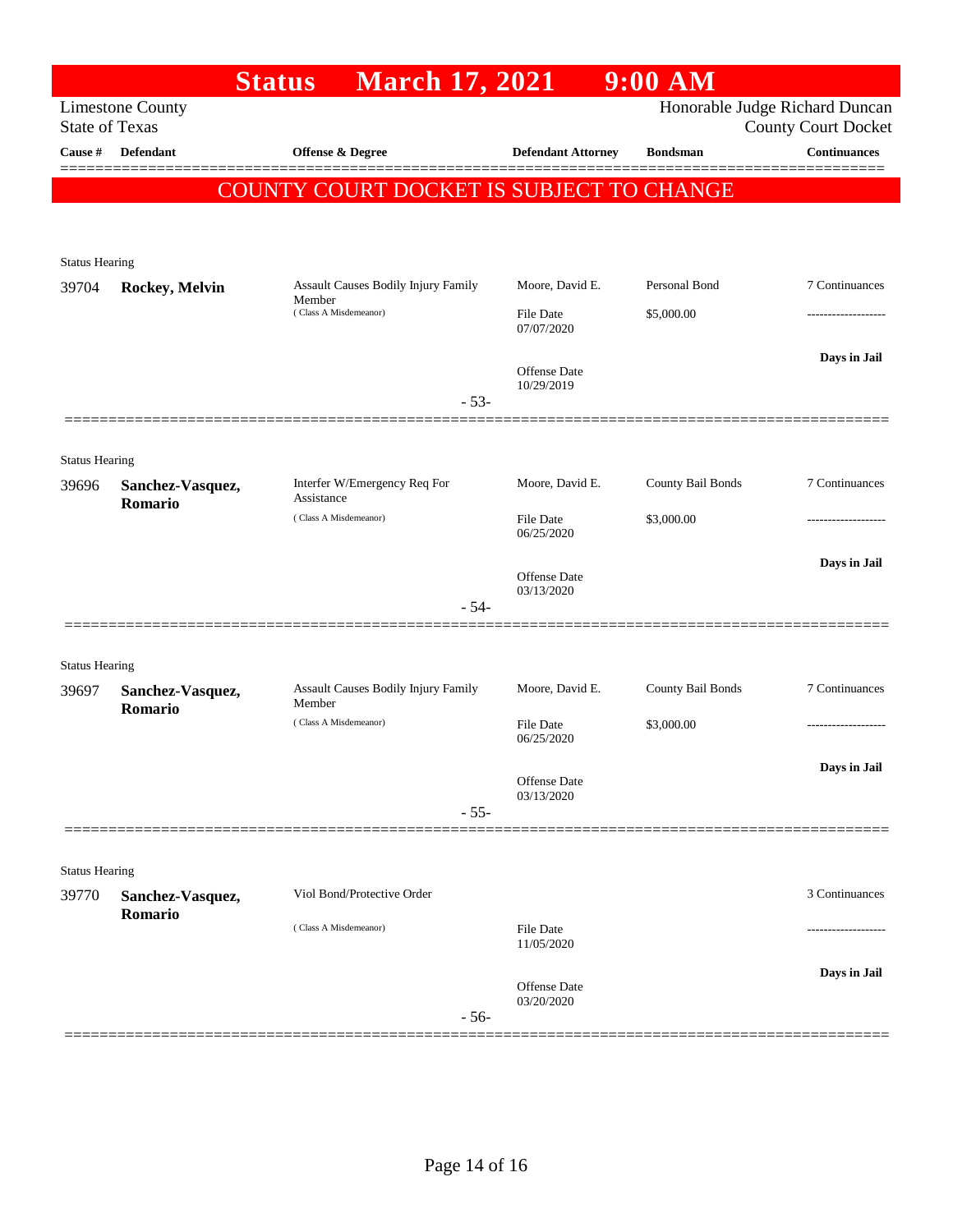|                       |                             | <b>Status</b><br><b>March 17, 2021</b>             |        |                                             | $9:00$ AM                       |                                                              |
|-----------------------|-----------------------------|----------------------------------------------------|--------|---------------------------------------------|---------------------------------|--------------------------------------------------------------|
| <b>State of Texas</b> | <b>Limestone County</b>     |                                                    |        |                                             |                                 | Honorable Judge Richard Duncan<br><b>County Court Docket</b> |
| Cause #               | <b>Defendant</b>            | Offense & Degree                                   |        | <b>Defendant Attorney</b>                   | <b>Bondsman</b>                 | <b>Continuances</b>                                          |
|                       |                             |                                                    |        |                                             |                                 |                                                              |
|                       |                             | COUNTY COURT DOCKET IS SUBJECT TO CHANGE           |        |                                             |                                 |                                                              |
|                       |                             |                                                    |        |                                             |                                 |                                                              |
| Review Hearing        |                             |                                                    |        |                                             |                                 |                                                              |
| 39374                 | Sullivan, Jessey Jo         | Assault Cause Bodily Inj.<br>(Class A Misdemeanor) |        | Moore, David E.<br>File Date<br>05/28/2019  | County Bail Bonds<br>\$5,000.00 | 9 Continuances                                               |
|                       |                             |                                                    |        | <b>Offense Date</b><br>02/23/2019           |                                 | Days in Jail                                                 |
|                       |                             |                                                    | $-57-$ |                                             |                                 |                                                              |
|                       |                             |                                                    |        |                                             |                                 |                                                              |
| Plea Hearing<br>39539 | <b>Teer, Jason Scott</b>    | Driving W/Lic Inv W/Prev                           |        | Robinson, George M.                         | County Bail Bonds               | 14 Continuances                                              |
|                       |                             | Conv/Susp/W/O Fin Res<br>(Class B Misdemeanor)     |        | File Date<br>12/18/2019                     | \$2,500.00                      |                                                              |
|                       |                             |                                                    |        |                                             |                                 | Days in Jail                                                 |
|                       |                             |                                                    |        | Offense Date<br>11/05/2019                  |                                 |                                                              |
|                       |                             |                                                    | $-58-$ |                                             |                                 |                                                              |
| <b>Status Hearing</b> |                             |                                                    |        |                                             |                                 |                                                              |
| 39757                 | <b>Torres, Michael</b>      | Resist Arrest Search Or Transport                  |        |                                             | County Bail Bonds               | 3 Continuances                                               |
|                       |                             | (Class A Misdemeanor)                              |        | File Date<br>10/30/2020                     | \$3,000.00                      | -------------------                                          |
|                       |                             |                                                    |        | Offense Date                                |                                 | Days in Jail                                                 |
|                       |                             |                                                    | $-59-$ | 07/16/2020                                  |                                 |                                                              |
|                       |                             |                                                    |        |                                             |                                 |                                                              |
| <b>Status Hearing</b> |                             |                                                    |        |                                             |                                 |                                                              |
| 39759                 | <b>Tucker, Keith Daniel</b> | Assault Causes Bodily Inj<br>(Class A Misdemeanor) |        | Martin, Chris E.<br>File Date<br>11/03/2020 | County Bail Bonds<br>\$2,000.00 | 3 Continuances<br>-----------                                |
|                       |                             |                                                    |        |                                             |                                 | Days in Jail                                                 |
|                       |                             |                                                    | $-60-$ | Offense Date<br>09/27/2020                  |                                 |                                                              |